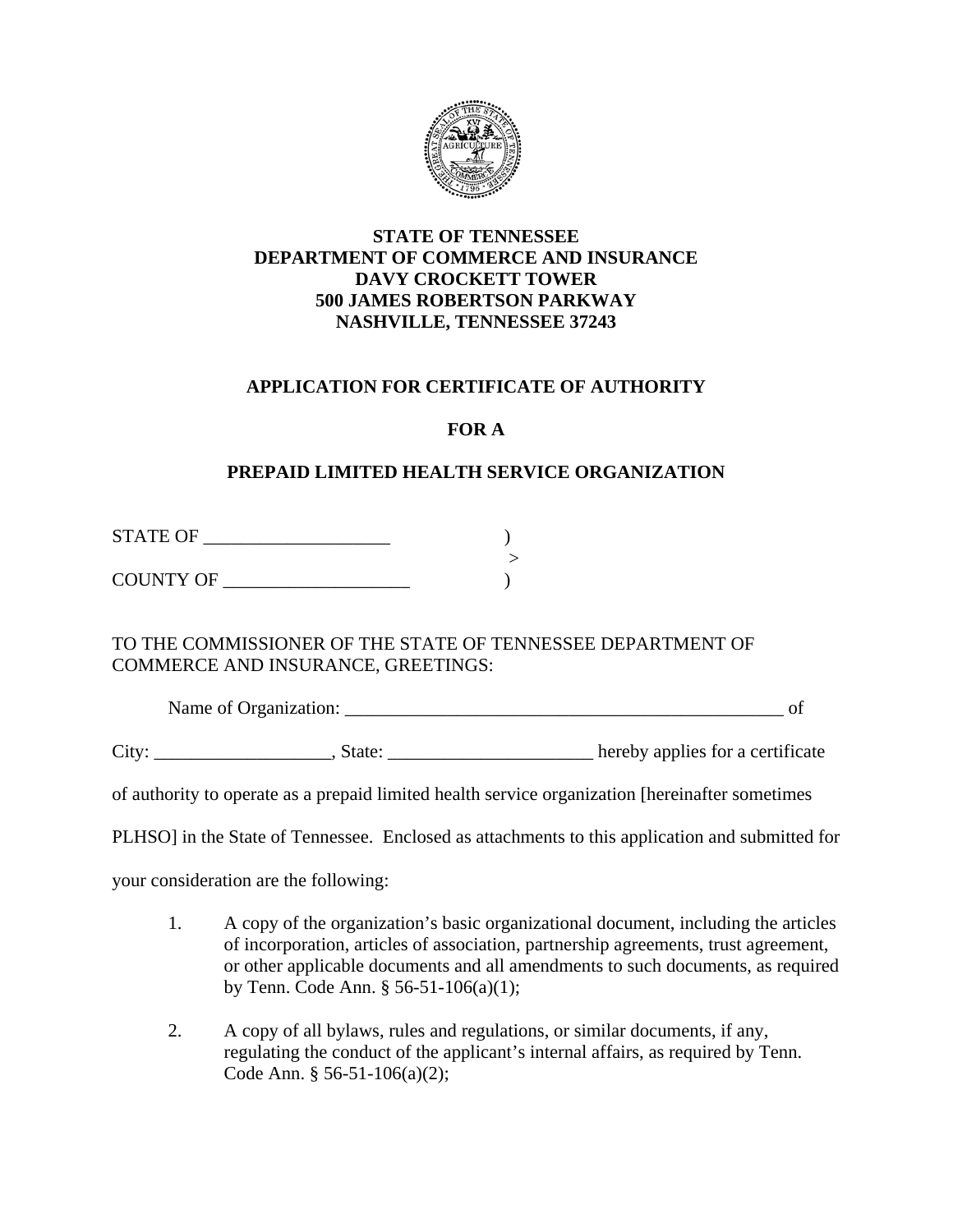- 3. A list of the names, addresses, official positions, and biographical information of the individuals who are responsible for conducting the applicant's affairs, including, but not limited to, all members of the board of directors, board of trustees, executive committee, or other governing board or committee, the officers, contracted management company personnel, and any person or entity owning or having the right to acquire ten percent (10%) or more of the voting securities of the applicant. Such listing must fully disclose the extent and nature of any contracts or arrangements between any individual who is responsible for conducting the applicant's affairs and prepaid limited health service organization, including any possible conflicts of interest, all as required by Tenn. Code Ann. § 56-51-106(a)(3);
- 4. A complete biographical statement with respect to each individual identified under Tenn. Code Ann. § 56-51-106(a)(3) (biographical statement form attached), as required by Tenn. Code Ann.  $\S$  56-51-106(a)(4);
- 5. A statement generally describing the applicant, its facilities and personnel, and the limited health service or services to be offered, all as required by Tenn. Code Ann.  $§$  56-51-106(a)(5);
- 6. A copy of the form of all contracts made or to be made between the applicant and any providers regarding the provision of limited health services to enrollees, as required by Tenn. Code Ann.  $§$  56-51-106(a)(6);
- 7. A copy of the form of any contract made or arrangement to be made between the applicant and any person listed in Tenn. Code Ann. § 56-51-106(a)(3), as required by Tenn. Code Ann. § 56-51-106(a)(7);
- 8. A copy of the form of any contract made or to be made between the applicant and any person, corporation, partnership, or other entity for the performance on the applicant's behalf of any function, including, but not limited to, marketing, administration, enrollment, investment management, ad subcontracting for the provision of limited health services to enrollees, as required by Tenn. Code Ann.  $§ 56-51-106(a)(8);$
- 9. A copy of the form of any prepaid limited health service contract which is to be issued to employers, unions, trustees, individuals, or other organizations and a copy of any form of evidence of coverage to be issued to subscribers (in the case of state or federal agencies), all as required by Tenn. Code Ann. § 56-51-  $106(a)(9);$
- 10. A copy of the applicant's most recent financial statements audited by an independent certified public accountant, as required by Tenn. Code Ann. § 56-51-  $106(a)(10);$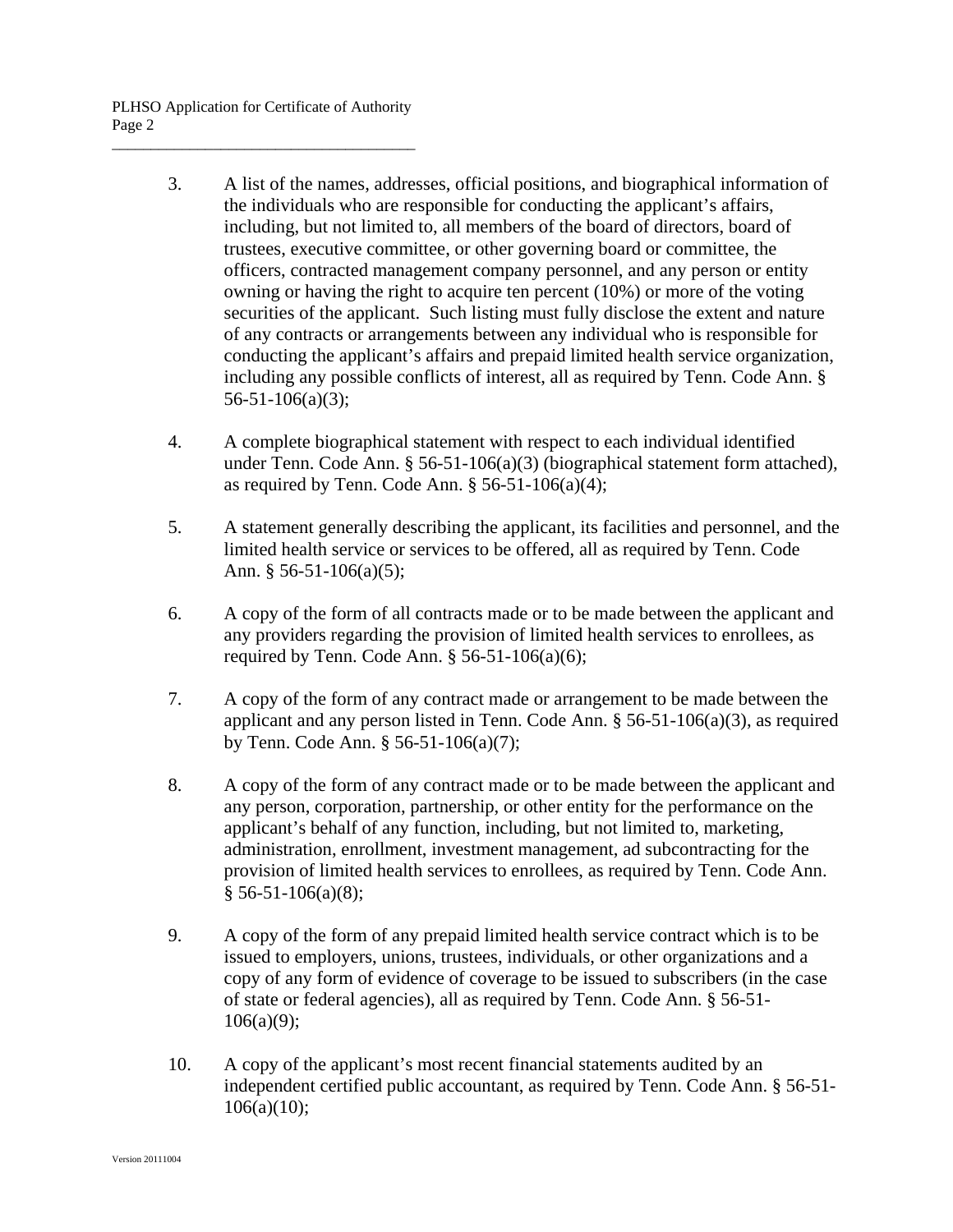- 11. A copy of the applicant's financial plan, including a three-year projection of anticipated operating results, a statement of the sources of funding, and provisions for contingencies, for which projection all material assumptions shall be disclosed, as required by Tenn. Code Ann. § 56-51-107(a)(11);
- 12. A schedule of rates and charges for each contract to be used which contains an opinion from a qualified independent actuary that the rates are not inadequate, excessive, or discriminatory, as required by Tenn. Code Ann. § 56-51-106(a)(12). **THIS PARAGRAPH 12 ONLY APPLIES TO COMMERCIAL PLHSOs AND DOES NOT APPLY TO PERSONS APPLYING FOR A CERTIFICATE OF AUTHORITY TO OPERATE AS A TENNCARE PLHSO. SEE TENN. CODE ANN. § 56-51-109**;
- 13. A description of the proposed plan of marketing, as required by Tenn. Code Ann.  $§$  56-51-106(a)(13);
- 14. A description of the subscriber complaint procedures to be established and maintained as required under Tenn. Code Ann. § 56-51-106(14), as required by Tenn. Code Ann. § 56-51-106(a)(14);
- 15. A description of how the applicant will comply with Tenn. Code Ann. § 56-51- 138(respecting officers' and employees' fidelity bonds), as required by Tenn. Code Ann. § 56-51-106(a)(15);
- 16. The \$500.00 fee for filing an application to operate as a PLHSO, made payable to the Tennessee Department of Commerce and Insurance, as required by Tenn. Code Ann. § 56-51-106(a)(16);
- 17. A copy of the form of any contract made or to be made between the applicant and any state or federal agency or health maintenance organization for the provision of limited health care services, required as a part of this application by both the Division of Insurance and the Division of TennCare Oversight pursuant to Tenn. Code Ann. § 56-51-106(a)(17); and,
- 18. A financial statement showing the applicant's assets, liabilities, and sources of financial support using the appropriate official blank form prescribed by the National Association of Insurance Commissioners (including a balance sheet as of December 31 preceding the date of the application, and an income statement for the calendar year preceding the date of the application; or, if the applicant is a start up company, including a balance sheet generated within the past thirty (30) days), required as a part of this application by both the Division of Insurance and the Division of TennCare Oversight pursuant to Tenn. Code Ann. § 56-51-  $106(a)(17)$ ; and,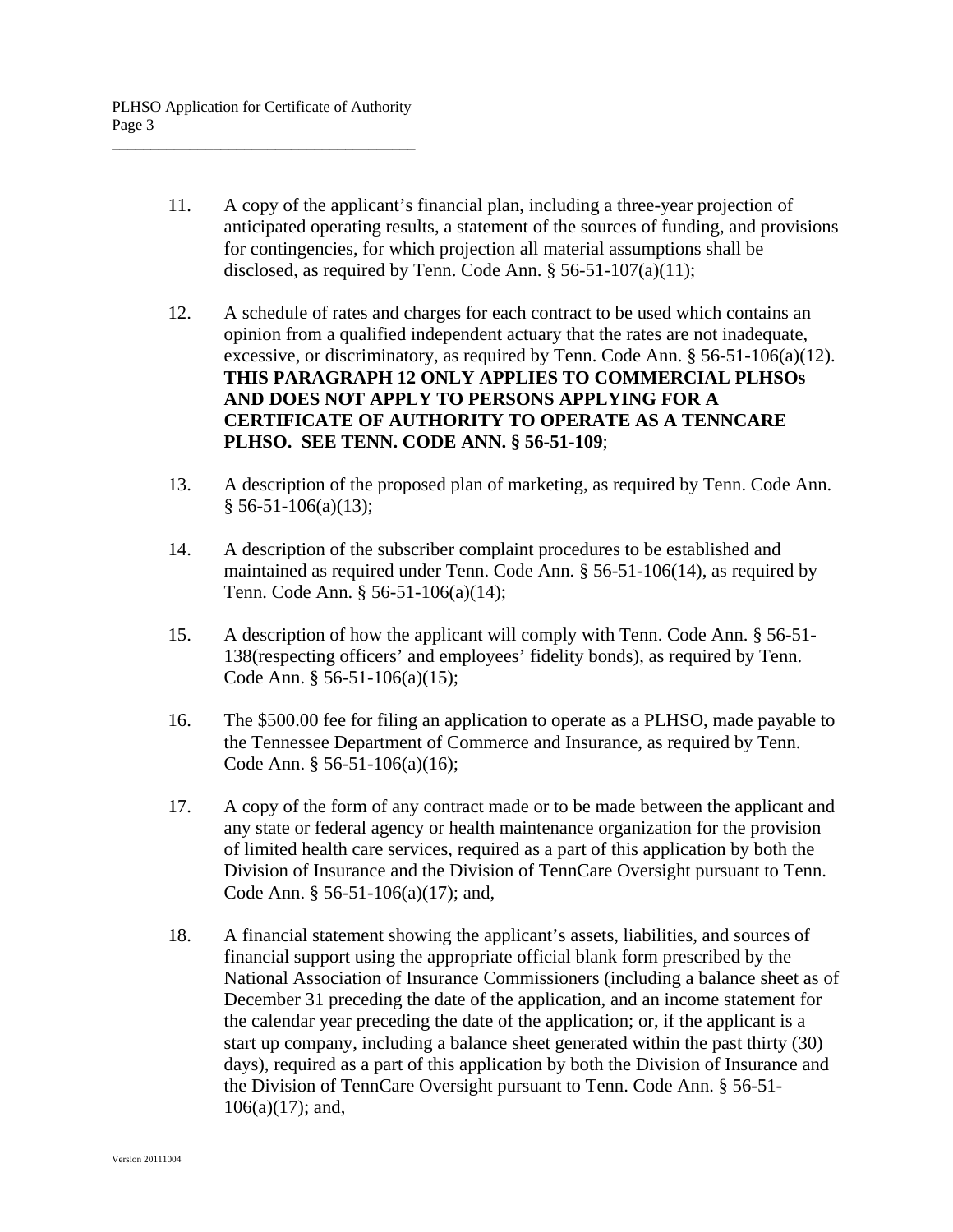- 19. A power of attorney form with a resolution from the board of directors of the applicant attached, appointing the Commissioner of the Tennessee Department of Commerce and Insurance as agent for service of process (a copy of the power of attorney form is attached hereto), required as a part of this application by both the Division of Insurance and the Division of TennCare Oversight pursuant to Tenn. Code Ann. § 56-51-106(a)(17).
- 20. A complete copy of the applicant's grievance procedure that facilitates the resolution of subscriber grievances, required as a part of this application by both the Division of Insurance and the Division of TennCare Oversight pursuant to Tenn. Code Ann. § 56-51-106(a)(17).

I hereby affirm that, to the best of my/our knowledge, information and belief, the

information contained within this application, or submitted with this application as an

attachment, is true and correct.

| WITNESS MY HAND on this | dav of |  |
|-------------------------|--------|--|
|                         |        |  |

Name of applicant: \_\_\_\_\_\_\_\_\_\_\_\_\_\_\_\_\_\_\_\_\_\_\_\_\_\_\_\_\_\_\_\_\_\_\_\_

By: \_\_\_\_\_\_\_\_\_\_\_\_\_\_\_\_\_\_\_\_\_\_\_\_\_\_\_\_\_\_\_\_\_\_\_\_

Title:

By: \_\_\_\_\_\_\_\_\_\_\_\_\_\_\_\_\_\_\_\_\_\_\_\_\_\_\_\_\_\_\_\_\_\_\_\_

Title:

 SWORN TO AND SUBSCRIBED before me on this \_\_\_\_\_ day of  $\qquad \qquad \ldots$ 

Notary Public

My commission Expires: \_\_\_\_\_\_\_\_\_\_\_\_\_\_\_\_\_\_\_\_\_

\_\_\_\_\_\_\_\_\_\_\_\_\_\_\_\_\_\_\_\_\_\_\_\_\_\_\_\_\_\_\_\_\_\_\_\_\_\_\_\_\_\_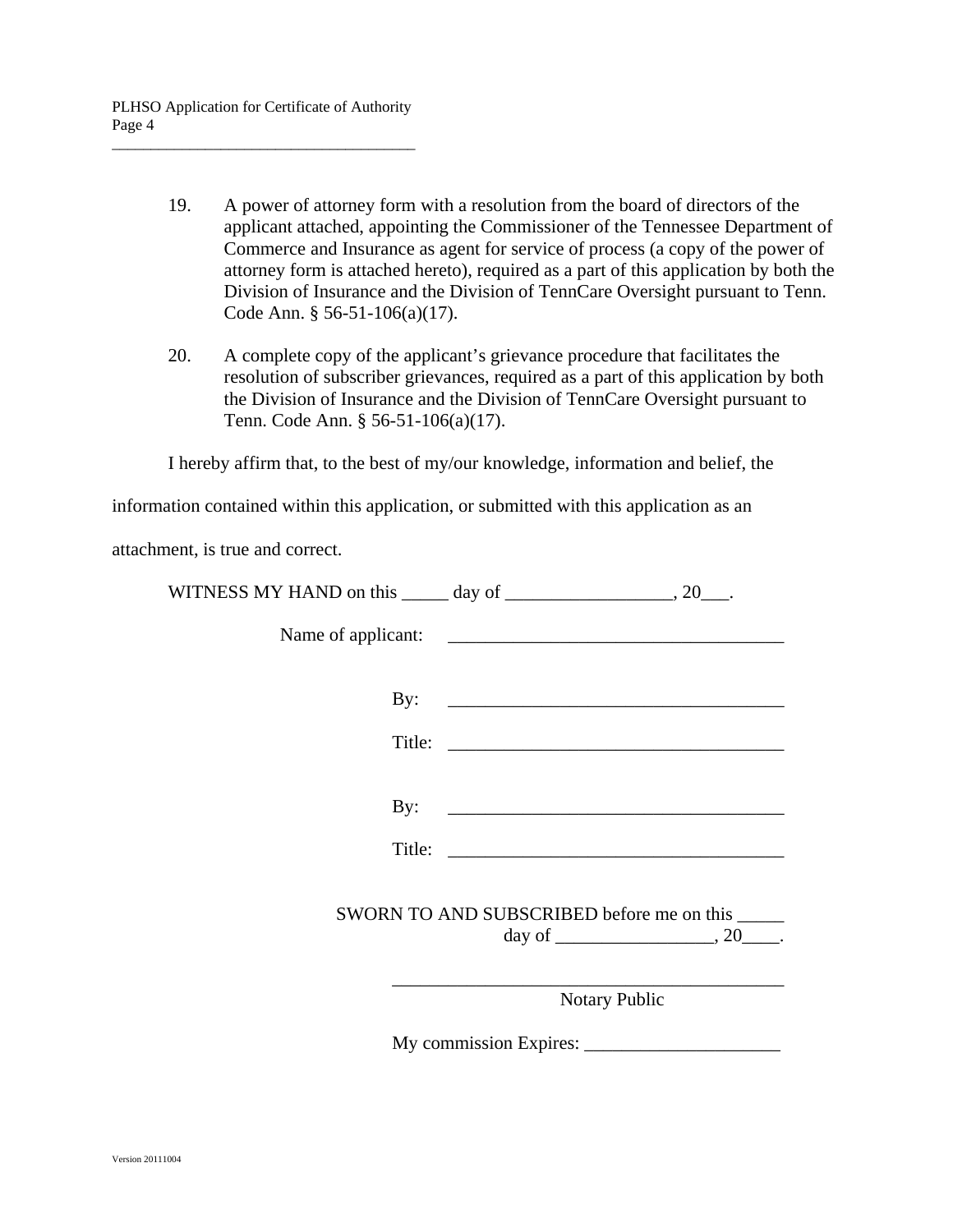PLHSO Application for Certificate of Authority Page 5 \_\_\_\_\_\_\_\_\_\_\_\_\_\_\_\_\_\_\_\_\_\_\_\_\_\_\_\_\_\_\_\_\_\_\_\_\_\_\_



### **STATE OF TENNESSEE DEPARTMENT OF COMMERCE AND INSURANCE DAVY CROCKETT TOWER 500 JAMES ROBERTSON PARKWAY NASHVILLE, TENNESSEE 37243**

#### **APPLICATION PACKET**

### **CERTIFICATE OF AUTHORITY FOR PREPAID LIMITED HEALTH SERVICE ORGANIZATIONS**

Within this packet is an application to obtain a certificate of authority to operate a prepaid limited health service organization [hereinafter PLHSO] in the State of Tennessee. The statutes governing PLHSOs are codified at Tenn. Code Ann. §§ 56-51-101, et seq. [hereinafter the Tennessee Prepaid Limited Health Service Organization Act of 2000]. A copy of the Tennessee Prepaid Limited Health Service Organization Act of 2000 is contained within this application packet.

The standards governing the issuance of a certificate of authority are codified at Tenn. Code Ann. § 56-51-107. Prior to the issuance of a certificate of authority for a PLHSO, the applicant must have satisfied such standards, and must have provided to the Department of Commerce and Insurance the following:

- 1. A complete application meeting the specifications of Tenn. Code Ann. § 56-51-106, along with the appropriate fee of \$500.00. Tenn. Code Ann.  $§$  56-51-107(a)(1).
- 2. Evidence of adequate insurance coverage, including, but not limited to, general liability or professional liability coverage, or an adequate plan for self-insurance to respond to claims for injuries arising out of the furnishing of covered services. Tenn. Code Ann. § 56-51-107(a)(3).
- 3. Evidence of complying with Tenn. Code Ann. § 56-51-138 by obtaining a blanket fidelity bond in the amount of at least \$50,000.00, issued by a licensed carrier in this state, that will reimburse the entity in the event that anyone handling the funds of the entity misappropriates or absconds with the funds. Tenn. Code Ann. § 56-51-  $107(a)(5)$ .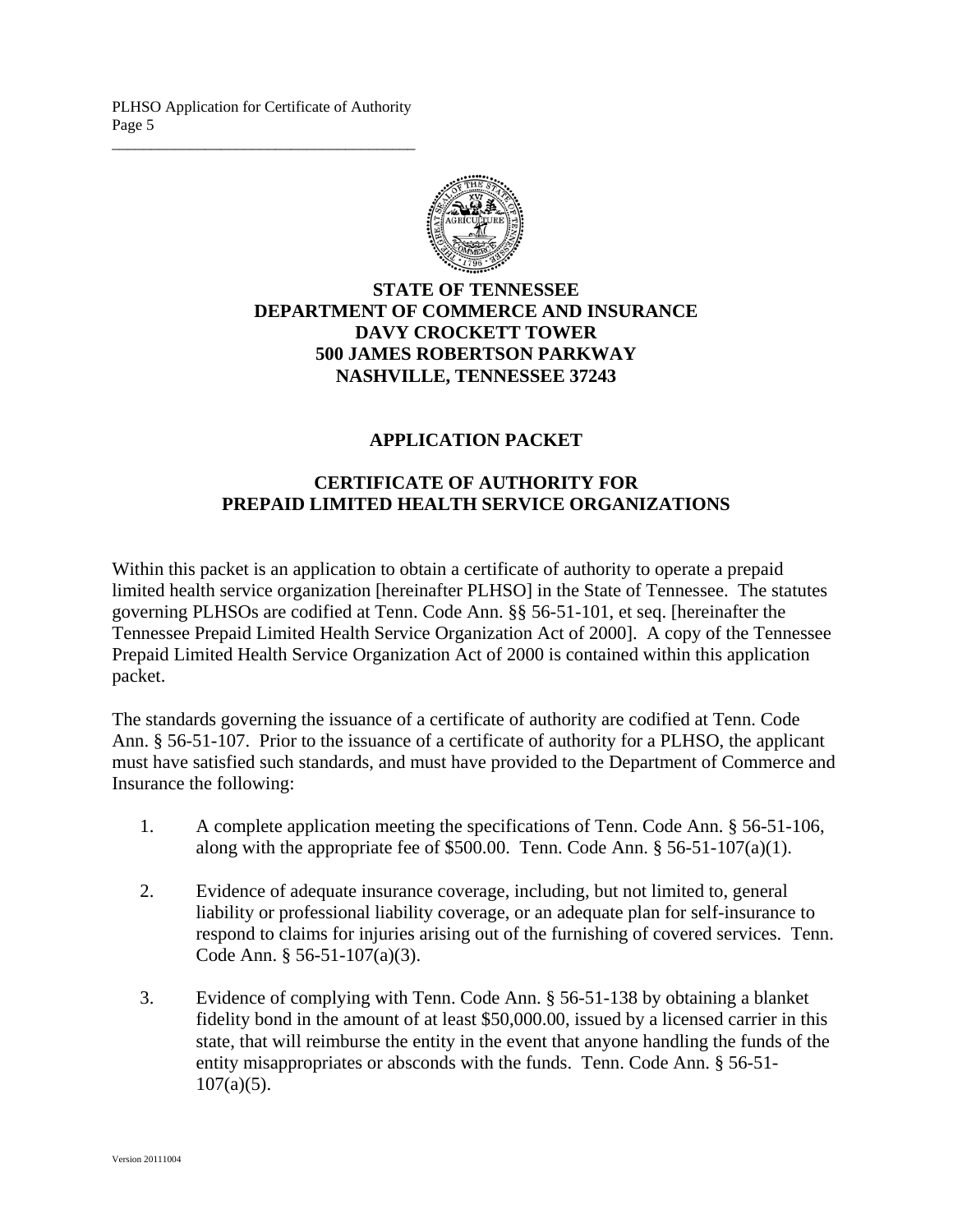4. A deposit of cash or acceptable securities in an initial amount of \$900,000.00. Tenn. Code Ann. § 56-51-137.

Should any of the items required by the application be submitted incorrectly or incompletely, the applicant will be notified of that fact, and the applicant will have thirty (30) days after such notice is mailed to the applicant to correct the deficiency. If the applicant does not correct the deficiency within such thirty (30) day period, the file will be closed, and the applicant will be required to submit a new application for a certificate of authority.

#### **Please submit your completed application to the following person for consideration:**

| For Commercial PLHSO applications:     | For TennCare PLHSO applications:     |
|----------------------------------------|--------------------------------------|
| Mr. Joe Walker, Lead Licensing Analyst | Ms. Lisa Jordan, Asst. Commissioner  |
| Department of Commerce and Insurance   | Department of Commerce and Insurance |
| Division of Insurance                  | Division of TennCare Oversight       |
| Fourth Floor, Davy Crockett Tower      | Davy Crockett Tower                  |
| 500 James Robertson Parkway            | 500 James Robertson Parkway          |
| Nashville, Tennessee 37243             | Nashville, Tennessee 37243           |
| $(615) 741 - 1670$                     | $(615) 741 - 2677$                   |
| Robert. Walker@tn.gov                  | Lisa.Jordan@tn.gov                   |

#### **For any questions regarding subscriber contracts and provider contracts, please contact:**

| For Commercial PLHSO contracts:      | For TennCare PLHSO contracts:           |
|--------------------------------------|-----------------------------------------|
| Ms. Victoria Stotzer, Health Actuary | Ms. Patricia Newton, Compliance Manager |
| Division of Insurance                | Division of TennCare Oversight          |
| $(615)$ 741-2825                     | $(615) 741 - 2677$                      |
| Victoria.Stotzer@tn.gov              | Patricia.Newton@tn.gov                  |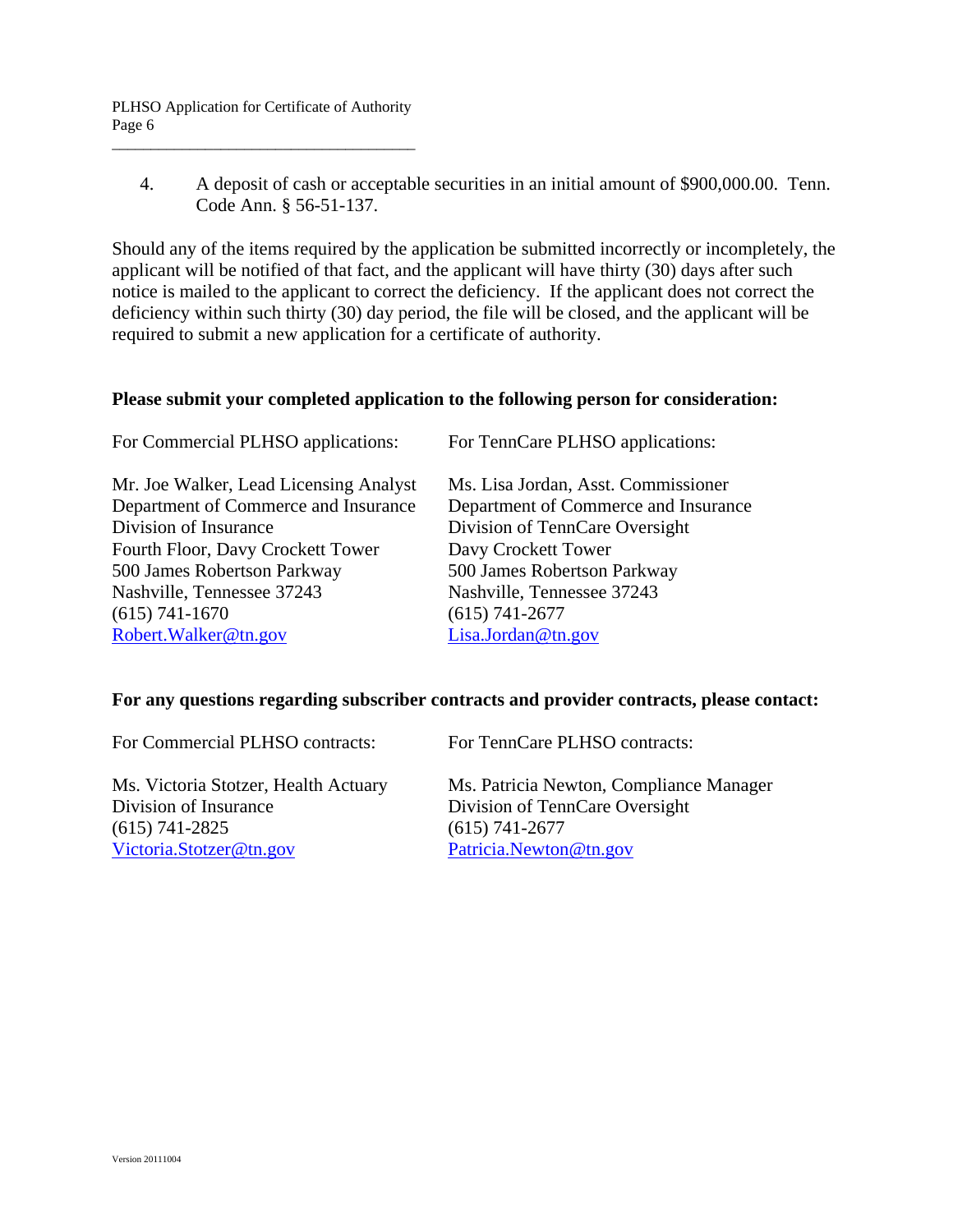### **PREPAID LIMITED HEALTH SERVICE ORGANIZATIONS**

## **BIOGRAPHICAL AFFIDAVIT**

 $\begin{minipage}{14cm} \textbf{STATE OF} \end{minipage}$ >

COUNTY OF \_\_\_\_\_\_\_\_\_\_\_\_\_\_\_\_\_\_\_\_\_ )

I, \_\_\_\_\_\_\_\_\_\_\_\_\_\_\_\_\_\_\_\_\_\_\_\_\_\_, do depose and state the following:

Full Name, Address and telephone number of the present or proposed entity under which this biographical statement is being required (Do Not Use Group Names). \_\_\_\_\_\_\_\_\_\_\_\_\_\_\_\_\_\_\_\_\_\_\_\_\_\_\_\_\_\_\_\_\_\_\_\_\_\_\_

\_\_\_\_\_\_\_\_\_\_\_\_\_\_\_\_\_\_\_\_\_\_\_\_\_\_\_\_\_\_\_\_\_\_\_\_\_\_\_\_\_\_\_\_\_\_\_\_\_\_\_\_\_\_\_\_\_\_\_\_\_\_\_\_\_\_\_\_\_\_\_\_\_\_\_\_\_\_\_\_\_\_\_\_\_

\_\_\_\_\_\_\_\_\_\_\_\_\_\_\_\_\_\_\_\_\_\_\_\_\_\_\_\_\_\_\_\_\_\_\_\_\_\_\_\_\_\_\_\_\_\_\_\_\_\_\_\_\_\_\_\_\_\_\_\_\_\_\_\_\_\_\_\_\_\_\_\_\_\_\_\_\_\_\_\_\_\_\_\_\_

\_\_\_\_\_\_\_\_\_\_\_\_\_\_\_\_\_\_\_\_\_\_\_\_\_\_\_\_\_\_\_\_\_\_\_\_\_\_\_\_\_\_\_\_\_\_\_\_\_\_\_\_\_\_\_\_\_\_\_\_\_\_\_\_\_\_\_\_\_\_\_\_\_\_\_\_\_\_\_\_\_\_\_\_\_

In connection with the above-named entity, I herewith make representations and supply information about myself as hereinafter set forth. (Attach addendum or separate sheet if space hereon is insufficient to answer any question fully.) IF ANSWER IS "NO" OR "NONE," SO STATE.

1. a. Affiant's Full Name (Initials Not Acceptable).

\_\_\_\_\_\_\_\_\_\_\_\_\_\_\_\_\_\_\_\_\_\_\_\_\_\_\_\_\_\_\_\_\_\_\_\_\_\_\_\_\_\_\_\_\_\_\_\_\_\_\_\_\_\_\_\_\_\_\_\_\_\_\_\_\_\_\_\_\_\_\_\_

b. Maiden Name (if applicable).

2. a. Have you ever had your name changed? \_\_\_\_\_\_\_\_\_\_\_ If yes, give the reason for the change and provide the full name(s).

 $\overline{\phantom{a}}$  ,  $\overline{\phantom{a}}$  ,  $\overline{\phantom{a}}$  ,  $\overline{\phantom{a}}$  ,  $\overline{\phantom{a}}$  ,  $\overline{\phantom{a}}$  ,  $\overline{\phantom{a}}$  ,  $\overline{\phantom{a}}$  ,  $\overline{\phantom{a}}$  ,  $\overline{\phantom{a}}$  ,  $\overline{\phantom{a}}$  ,  $\overline{\phantom{a}}$  ,  $\overline{\phantom{a}}$  ,  $\overline{\phantom{a}}$  ,  $\overline{\phantom{a}}$  ,  $\overline{\phantom{a}}$ 

 $\overline{\phantom{a}}$  ,  $\overline{\phantom{a}}$  ,  $\overline{\phantom{a}}$  ,  $\overline{\phantom{a}}$  ,  $\overline{\phantom{a}}$  ,  $\overline{\phantom{a}}$  ,  $\overline{\phantom{a}}$  ,  $\overline{\phantom{a}}$  ,  $\overline{\phantom{a}}$  ,  $\overline{\phantom{a}}$  ,  $\overline{\phantom{a}}$  ,  $\overline{\phantom{a}}$  ,  $\overline{\phantom{a}}$  ,  $\overline{\phantom{a}}$  ,  $\overline{\phantom{a}}$  ,  $\overline{\phantom{a}}$ 

 $\overline{\phantom{a}}$  ,  $\overline{\phantom{a}}$  ,  $\overline{\phantom{a}}$  ,  $\overline{\phantom{a}}$  ,  $\overline{\phantom{a}}$  ,  $\overline{\phantom{a}}$  ,  $\overline{\phantom{a}}$  ,  $\overline{\phantom{a}}$  ,  $\overline{\phantom{a}}$  ,  $\overline{\phantom{a}}$  ,  $\overline{\phantom{a}}$  ,  $\overline{\phantom{a}}$  ,  $\overline{\phantom{a}}$  ,  $\overline{\phantom{a}}$  ,  $\overline{\phantom{a}}$  ,  $\overline{\phantom{a}}$ 

 $\overline{\phantom{a}}$  ,  $\overline{\phantom{a}}$  ,  $\overline{\phantom{a}}$  ,  $\overline{\phantom{a}}$  ,  $\overline{\phantom{a}}$  ,  $\overline{\phantom{a}}$  ,  $\overline{\phantom{a}}$  ,  $\overline{\phantom{a}}$  ,  $\overline{\phantom{a}}$  ,  $\overline{\phantom{a}}$  ,  $\overline{\phantom{a}}$  ,  $\overline{\phantom{a}}$  ,  $\overline{\phantom{a}}$  ,  $\overline{\phantom{a}}$  ,  $\overline{\phantom{a}}$  ,  $\overline{\phantom{a}}$ 

b. Other names used at any time (including aliases). \_\_\_\_\_\_\_\_\_\_\_\_\_\_\_\_\_\_\_\_\_\_\_\_\_\_\_\_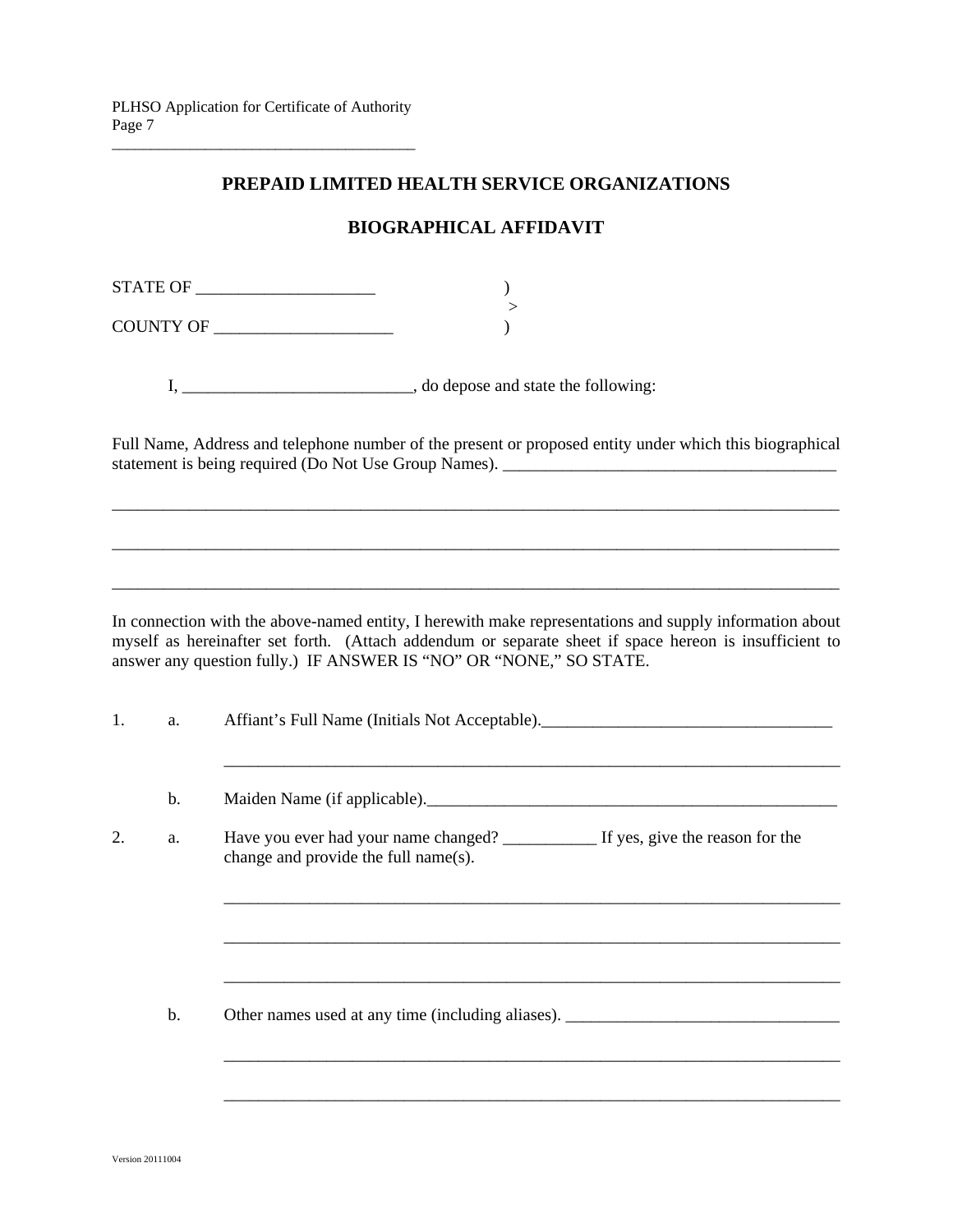| 3. | a. |                                      | Are you a citizen of the United States?                      |                        |  |                               |                 |
|----|----|--------------------------------------|--------------------------------------------------------------|------------------------|--|-------------------------------|-----------------|
|    | b. |                                      | Are you a citizen of any other country, if so, what country? |                        |  |                               |                 |
| 4. |    |                                      | Affiant's Occupation or Profession.                          |                        |  |                               |                 |
| 5. |    |                                      | Affiant's business address.                                  |                        |  |                               |                 |
|    |    |                                      |                                                              |                        |  |                               |                 |
| 6. |    | <b>Education and Training:</b>       |                                                              |                        |  |                               |                 |
|    |    |                                      | College/ University City/ State                              | Dates Attended (MM/YY) |  |                               | Degree Obtained |
|    |    | <b>Graduate: College/ University</b> | City / State                                                 | Dates Attended (MM/YY) |  |                               | Degree Obtained |
|    |    | <b>Other Training: Name</b>          | City/State                                                   | Dates Attended (MM/YY) |  | Degree/Certification Obtained |                 |

(Note: If affiant attended a foreign school, please provide full address and telephone number of the college/university. If applicable provide the foreign student Identification Number in the space provided in the Biographical Affidavit Supplemental Information)

7. List of memberships in professional societies and associations. \_\_\_\_\_\_\_\_\_\_\_\_\_\_\_\_\_\_\_\_\_\_\_\_\_\_\_

\_\_\_\_\_\_\_\_\_\_\_\_\_\_\_\_\_\_\_\_\_\_\_\_\_\_\_\_\_\_\_\_\_\_\_\_\_\_\_\_\_\_\_\_\_\_\_\_\_\_\_\_\_\_\_\_\_\_\_\_\_\_\_\_\_\_\_\_\_\_\_\_\_\_\_\_\_\_

\_\_\_\_\_\_\_\_\_\_\_\_\_\_\_\_\_\_\_\_\_\_\_\_\_\_\_\_\_\_\_\_\_\_\_\_\_\_\_\_\_\_\_\_\_\_\_\_\_\_\_\_\_\_\_\_\_\_\_\_\_\_\_\_\_\_\_\_\_\_\_\_\_\_\_\_\_\_

\_\_\_\_\_\_\_\_\_\_\_\_\_\_\_\_\_\_\_\_\_\_\_\_\_\_\_\_\_\_\_\_\_\_\_\_\_\_\_\_\_\_\_\_\_\_\_\_\_\_\_\_\_\_\_\_\_\_\_\_\_\_\_\_\_\_\_\_\_\_\_\_\_\_\_\_\_\_

\_\_\_\_\_\_\_\_\_\_\_\_\_\_\_\_\_\_\_\_\_\_\_\_\_\_\_\_\_\_\_\_\_\_\_\_\_\_\_\_\_\_\_\_\_\_\_\_\_\_\_\_\_\_\_\_\_\_\_\_\_\_\_\_\_\_\_\_\_\_\_\_\_\_\_\_\_\_

8. Present or proposed position with the applicant entity. \_\_\_\_\_\_\_\_\_\_\_\_\_\_\_\_\_\_\_\_\_\_\_\_\_\_\_\_\_\_\_\_\_\_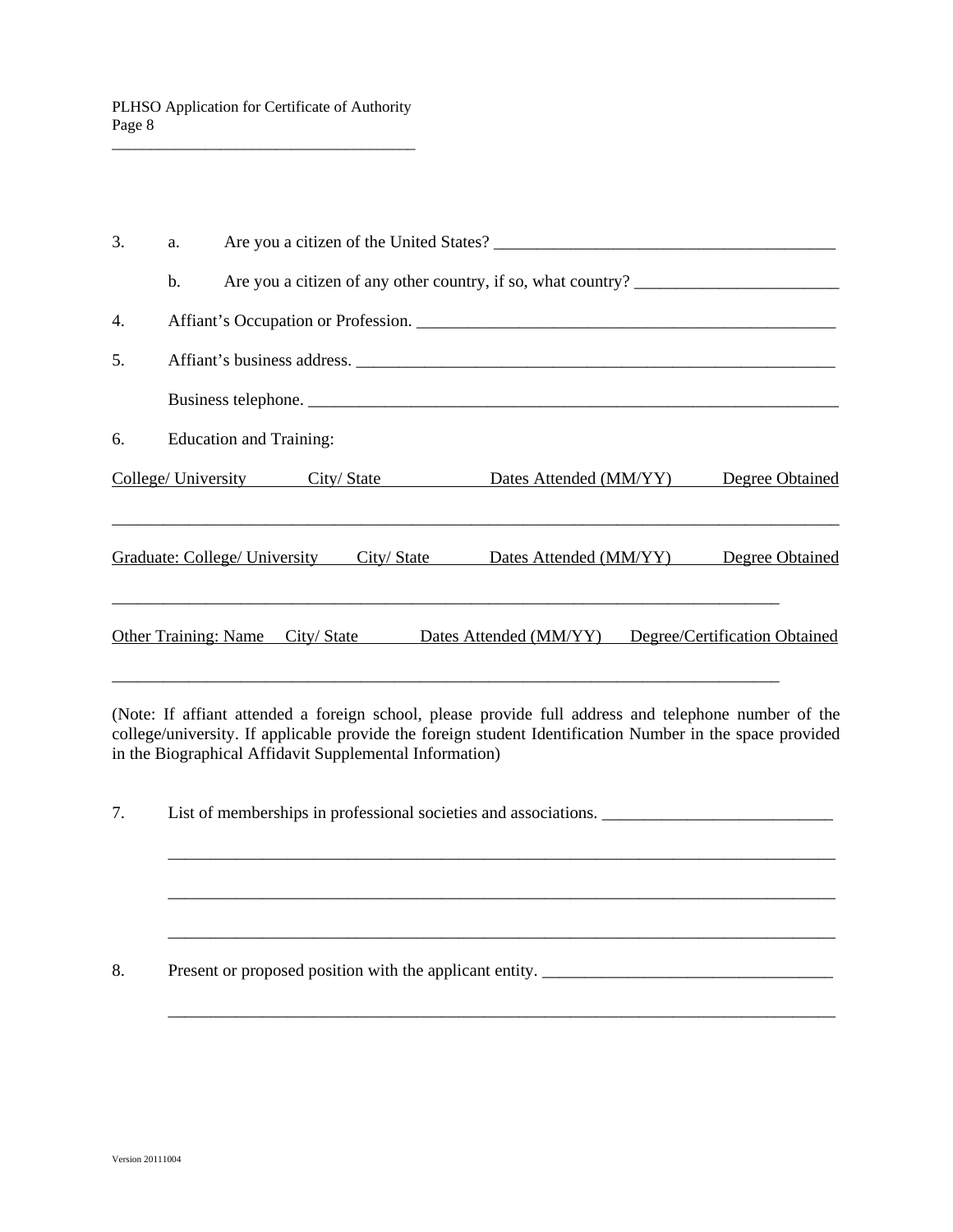9. List complete employment record for the past twenty (20) years, whether compensated or otherwise (up to and including present jobs, positions, partnerships, owner of an entity, administrator, manager, operator, directorates or officerships). Please list the most recent first. Attach additional pages if the space provided is insufficient.

| Beginning/Ending |  |  |
|------------------|--|--|
|                  |  |  |
|                  |  |  |
|                  |  |  |
| Beginning/Ending |  |  |
|                  |  |  |
|                  |  |  |
|                  |  |  |
| Beginning/Ending |  |  |
|                  |  |  |
|                  |  |  |
| Beginning/Ending |  |  |
|                  |  |  |
|                  |  |  |
|                  |  |  |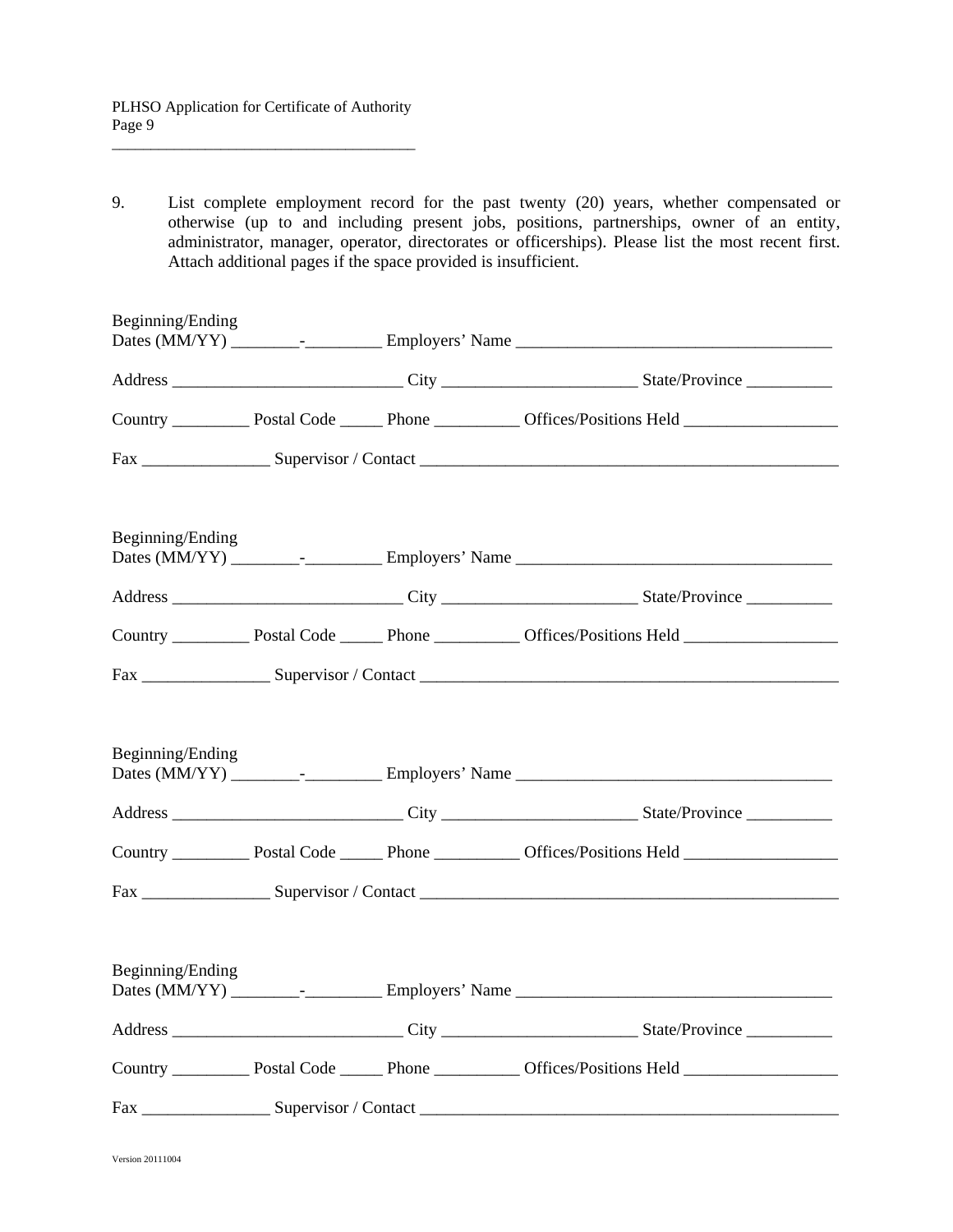10. a. Have you ever been in a position which required a fidelity bond? \_\_\_\_\_\_\_\_ If any claims were made on the bond, give details.

\_\_\_\_\_\_\_\_\_\_\_\_\_\_\_\_\_\_\_\_\_\_\_\_\_\_\_\_\_\_\_\_\_\_\_\_\_\_\_\_\_\_\_\_\_\_\_\_\_\_\_\_\_\_\_\_\_\_\_\_\_\_\_\_\_\_\_\_\_\_\_\_

\_\_\_\_\_\_\_\_\_\_\_\_\_\_\_\_\_\_\_\_\_\_\_\_\_\_\_\_\_\_\_\_\_\_\_\_\_\_\_\_\_\_\_\_\_\_\_\_\_\_\_\_\_\_\_\_\_\_\_\_\_\_\_\_\_\_\_\_\_\_\_\_

 b. Have you ever been denied an individual or position schedule fidelity bond, or had a bond canceled or revoked? If yes, give details. \_\_\_\_\_\_\_\_\_\_\_\_\_\_\_\_\_\_\_\_\_\_\_\_\_\_\_\_\_\_\_\_\_

11. List any professional, occupational and vocational licenses (including licenses to sell securities) issued by any public or governmental licensing agency or regulatory authority or licensing authority which you presently hold or have held in the past. For any non-insurance regulatory issuer, identify and provide the name, address and telephone number of the licensing authority or regulatory body having jurisdiction over the license(s) issued. Attach additional pages if the space provided is insufficient.

|                                                                                   |  | License Type ___________________________License # _________________________Date Issued (MM/YY) _______________ |
|-----------------------------------------------------------------------------------|--|----------------------------------------------------------------------------------------------------------------|
|                                                                                   |  |                                                                                                                |
| Non-insurance Regulatory Phone Number (if known) ________________________________ |  |                                                                                                                |
|                                                                                   |  |                                                                                                                |
|                                                                                   |  |                                                                                                                |
|                                                                                   |  |                                                                                                                |
|                                                                                   |  |                                                                                                                |
| Non-insurance Regulatory Phone Number (if known) ________________________________ |  |                                                                                                                |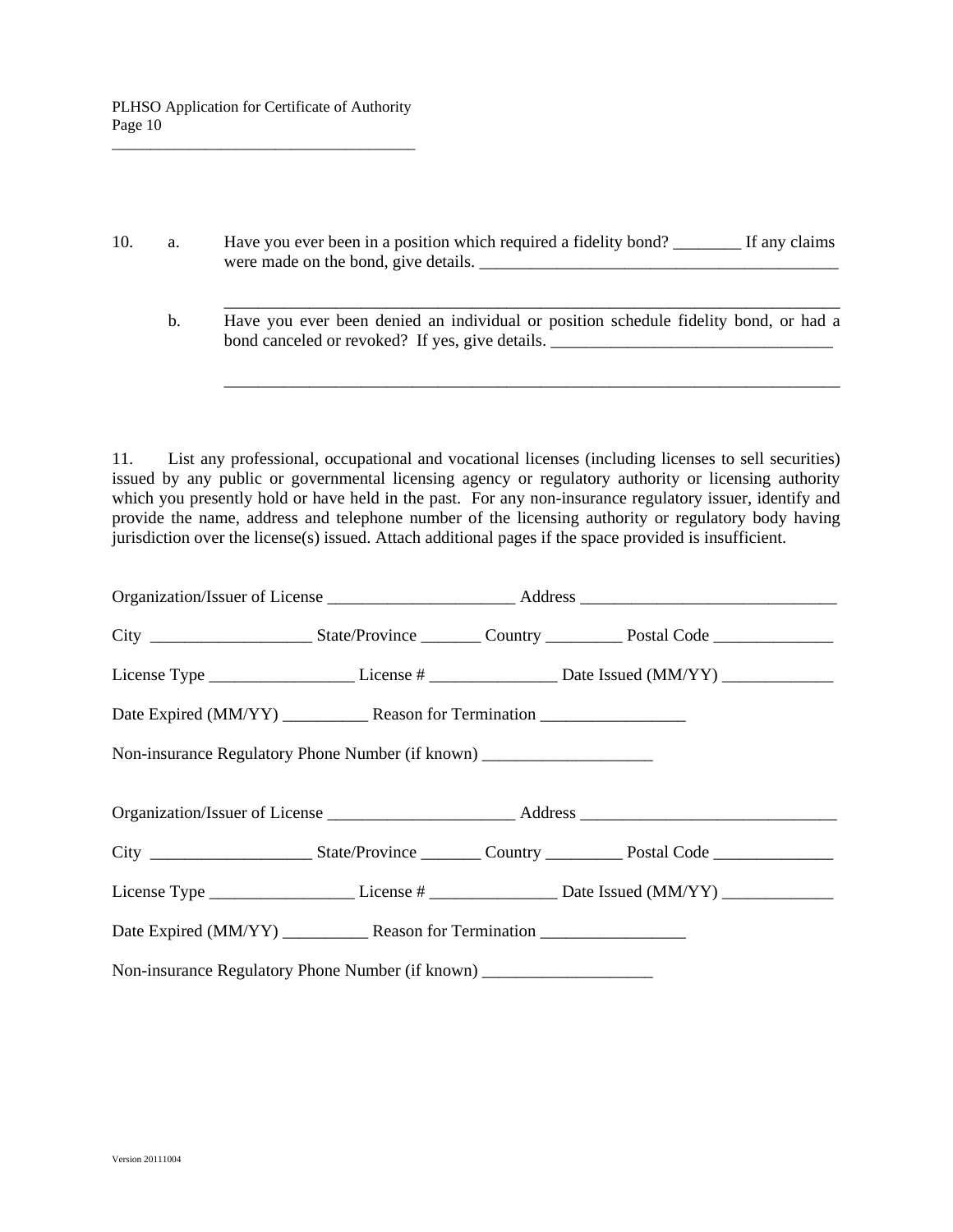12. In responding to the following, if the record has been sealed or expunged, and the affiant has personally verified that the record was sealed or expunged, an affiant may respond "no" to the question. Have you ever:

\_\_\_\_\_\_\_\_\_\_\_\_\_\_\_\_\_\_\_\_\_\_\_\_\_\_\_\_\_\_\_\_\_\_\_\_\_\_\_\_\_\_\_\_\_\_\_\_\_\_\_\_\_\_\_\_\_\_\_\_\_\_\_\_\_\_\_\_\_\_\_\_

 $\overline{\phantom{a}}$  , and the contract of the contract of the contract of the contract of the contract of the contract of the contract of the contract of the contract of the contract of the contract of the contract of the contrac

\_\_\_\_\_\_\_\_\_\_\_\_\_\_\_\_\_\_\_\_\_\_\_\_\_\_\_\_\_\_\_\_\_\_\_\_\_\_\_\_\_\_\_\_\_\_\_\_\_\_\_\_\_\_\_\_\_\_\_\_\_\_\_\_\_\_\_\_\_\_\_\_

- a. Been refused an occupational, professional, or vocational license or permit by any regulatory authority, or any public administrative, or governmental licensing agency?
- b. Had any occupational, professional, or vocational license or permit you hold or have held, been subject to any judicial, administrative, regulatory, or disciplinary action?
- c. Been placed on probation or had a fine levied against you or your occupational, professional, or vocational license or permit in any judicial, administrative, regulatory, or disciplinary action? \_\_\_\_\_\_\_\_\_\_\_\_\_\_\_\_\_\_\_\_\_\_\_\_\_\_\_\_\_\_\_\_\_\_\_\_\_\_\_\_\_\_\_\_\_\_\_\_\_\_\_\_\_\_\_
- d. Been charged with, or indicted for, any criminal offense(s) other than civil traffic offenses? \_\_\_\_\_\_\_\_\_\_\_\_\_\_\_\_\_\_\_\_\_\_\_\_\_\_\_\_\_\_\_\_\_\_\_\_\_\_\_\_\_\_\_\_\_\_\_\_\_\_\_\_\_\_\_\_\_\_\_\_\_\_\_
- e. Pled guilty, or nolo contendere, or been convicted of, any criminal offense(s) other than civil traffic offenses? \_\_\_\_\_\_\_\_\_\_\_\_\_\_\_\_\_\_\_\_\_\_\_\_\_\_\_\_\_\_\_\_\_\_\_\_\_\_\_\_\_\_\_\_\_\_\_\_\_\_
- f. Had adjudication of guilt withheld, had a sentence imposed or suspended, had pronouncement of a sentence suspended, or been pardoned, fined, or placed on probation, for any criminal offense(s) other than civil traffic offenses?
- g. Been subject to a cease and desist letter or order, or enjoined, either temporarily or permanently, in any judicial, administrative, regulatory, or disciplinary action, from violating any federal, state law or law of another country regulating the business of insurance, securities or banking, or from carrying out any particular practice or practices in the course of the business of insurance, securities or banking?
- h. Been, within the last ten (10) years, a party to any civil action involving dishonesty, breach of trust, or a financial dispute? \_\_\_\_\_\_\_\_\_\_\_\_\_\_\_\_\_\_\_\_\_\_\_\_\_\_\_\_\_\_\_\_\_\_\_\_\_\_\_\_\_

\_\_\_\_\_\_\_\_\_\_\_\_\_\_\_\_\_\_\_\_\_\_\_\_\_\_\_\_\_\_\_\_\_\_\_\_\_\_\_\_\_\_\_\_\_\_\_\_\_\_\_\_\_\_\_\_\_\_\_\_\_\_\_\_\_\_\_\_\_\_\_\_

 i. Had a finding made by the Comptroller of any state or the Federal Government that you have violated any provisions of small loan laws, banking or trust company laws, or credit union laws, or that you have violated any rule or regulation lawfully made by the Comptroller of any state or the Federal Government?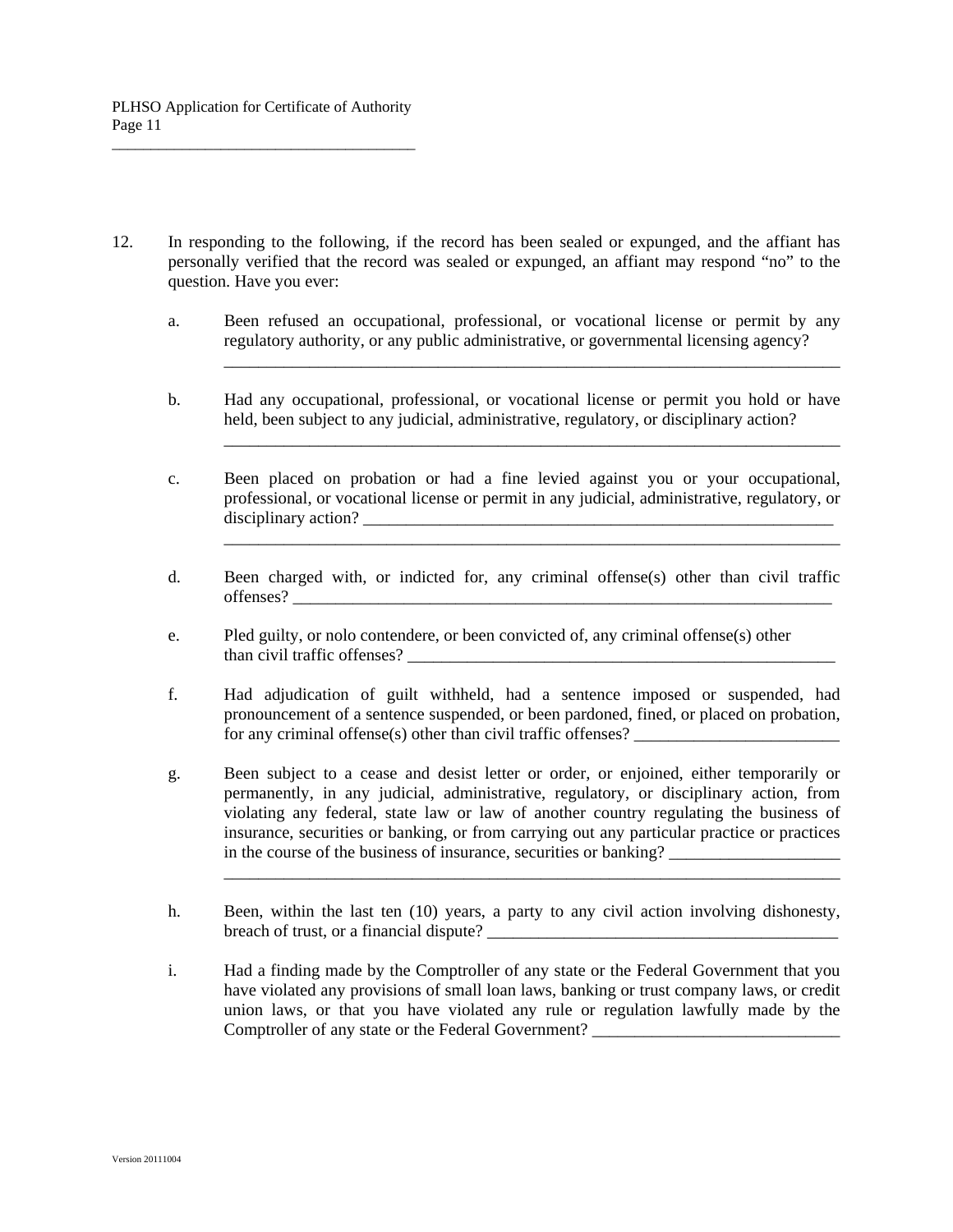j. Had a lien, or foreclosure action filed against you or any entity while you were associated with that entity?

 If the response to any question above is answered "Yes", please provide details including dates, locations, disposition, etc. Attach a copy of the complaint and filed adjudication or settlement as appropriate.

\_\_\_\_\_\_\_\_\_\_\_\_\_\_\_\_\_\_\_\_\_\_\_\_\_\_\_\_\_\_\_\_\_\_\_\_\_\_\_\_\_\_\_\_\_\_\_\_\_\_\_\_\_\_\_\_\_\_\_\_\_\_\_\_\_\_\_\_\_\_\_\_\_\_\_\_\_\_

\_\_\_\_\_\_\_\_\_\_\_\_\_\_\_\_\_\_\_\_\_\_\_\_\_\_\_\_\_\_\_\_\_\_\_\_\_\_\_\_\_\_\_\_\_\_\_\_\_\_\_\_\_\_\_\_\_\_\_\_\_\_\_\_\_\_\_\_\_\_\_\_\_\_\_\_\_\_

\_\_\_\_\_\_\_\_\_\_\_\_\_\_\_\_\_\_\_\_\_\_\_\_\_\_\_\_\_\_\_\_\_\_\_\_\_\_\_\_\_\_\_\_\_\_\_\_\_\_\_\_\_\_\_\_\_\_\_\_\_\_\_\_\_\_\_\_\_\_\_\_\_\_\_\_\_\_

13. List any entity subject to regulation by an insurance regulatory authority that you control directly or indirectly. The term "control" (including the terms "controlling," "controlled by" and "under common control with") means the possession, direct or indirect, of the power to direct or cause the direction of the management and policies of a person, whether through the ownership of voting securities, by contract other than a commercial contract for goods or nonmanagement services, or otherwise, unless the power is the result of an official position with or corporate office held by the person. Control shall be presumed to exist if any person, directly or indirectly, owns, controls, holds with the power to vote, or holds proxies representing, ten percent (10%) or more of the voting securities of any other person.

\_\_\_\_\_\_\_\_\_\_\_\_\_\_\_\_\_\_\_\_\_\_\_\_\_\_\_\_\_\_\_\_\_\_\_\_\_\_\_\_\_\_\_\_\_\_\_\_\_\_\_\_\_\_\_\_\_\_\_\_\_\_\_\_\_\_\_\_\_\_\_\_\_\_\_\_\_\_

\_\_\_\_\_\_\_\_\_\_\_\_\_\_\_\_\_\_\_\_\_\_\_\_\_\_\_\_\_\_\_\_\_\_\_\_\_\_\_\_\_\_\_\_\_\_\_\_\_\_\_\_\_\_\_\_\_\_\_\_\_\_\_\_\_\_\_\_\_\_\_\_\_\_\_\_\_\_

\_\_\_\_\_\_\_\_\_\_\_\_\_\_\_\_\_\_\_\_\_\_\_\_\_\_\_\_\_\_\_\_\_\_\_\_\_\_\_\_\_\_\_\_\_\_\_\_\_\_\_\_\_\_\_\_\_\_\_\_\_\_\_\_\_\_\_\_\_\_\_\_\_\_\_\_\_\_

If any of the stock is pledged or hypothecated in any way, give details.

14. Will you or members of your immediate family subscribe to or own, beneficially or of record, shares of stock of any entity subject to regulation by an insurance regulatory authority, or its affiliates? An "affiliate" of, or person "affiliated" with, a specific person, is a person that directly, or indirectly through one or more intermediaries, controls, or is controlled by, or is under common control with, the person specified.

\_\_\_\_\_\_\_\_\_\_\_\_\_\_\_\_\_\_\_\_\_\_\_\_\_\_\_\_\_\_\_\_\_\_\_\_\_\_\_\_\_\_\_\_\_\_\_\_\_\_\_\_\_\_\_\_\_\_\_\_\_\_\_\_\_\_\_\_\_\_\_\_\_\_\_\_\_\_

\_\_\_\_\_\_\_\_\_\_\_\_\_\_\_\_\_\_\_\_\_\_\_\_\_\_\_\_\_\_\_\_\_\_\_\_\_\_\_\_\_\_\_\_\_\_\_\_\_\_\_\_\_\_\_\_\_\_\_\_\_\_\_\_\_\_\_\_\_\_\_\_\_\_\_\_\_\_

\_\_\_\_\_\_\_\_\_\_\_\_\_\_\_\_\_\_\_\_\_\_\_\_\_\_\_\_\_\_\_\_\_\_\_\_\_\_\_\_\_\_\_\_\_\_\_\_\_\_\_\_\_\_\_\_\_\_\_\_\_\_\_\_\_\_\_\_\_\_\_\_\_\_\_\_\_\_

\_\_\_\_\_\_\_\_\_\_\_\_\_\_\_\_\_\_\_\_\_\_\_\_\_\_\_\_\_\_\_\_\_\_\_\_\_\_\_\_\_\_\_\_\_\_\_\_\_\_\_\_\_\_\_\_\_\_\_\_\_\_\_\_\_\_\_\_\_\_\_\_\_\_\_\_\_\_

If any of the shares or stock are pledged or hypothecated in any way, give details.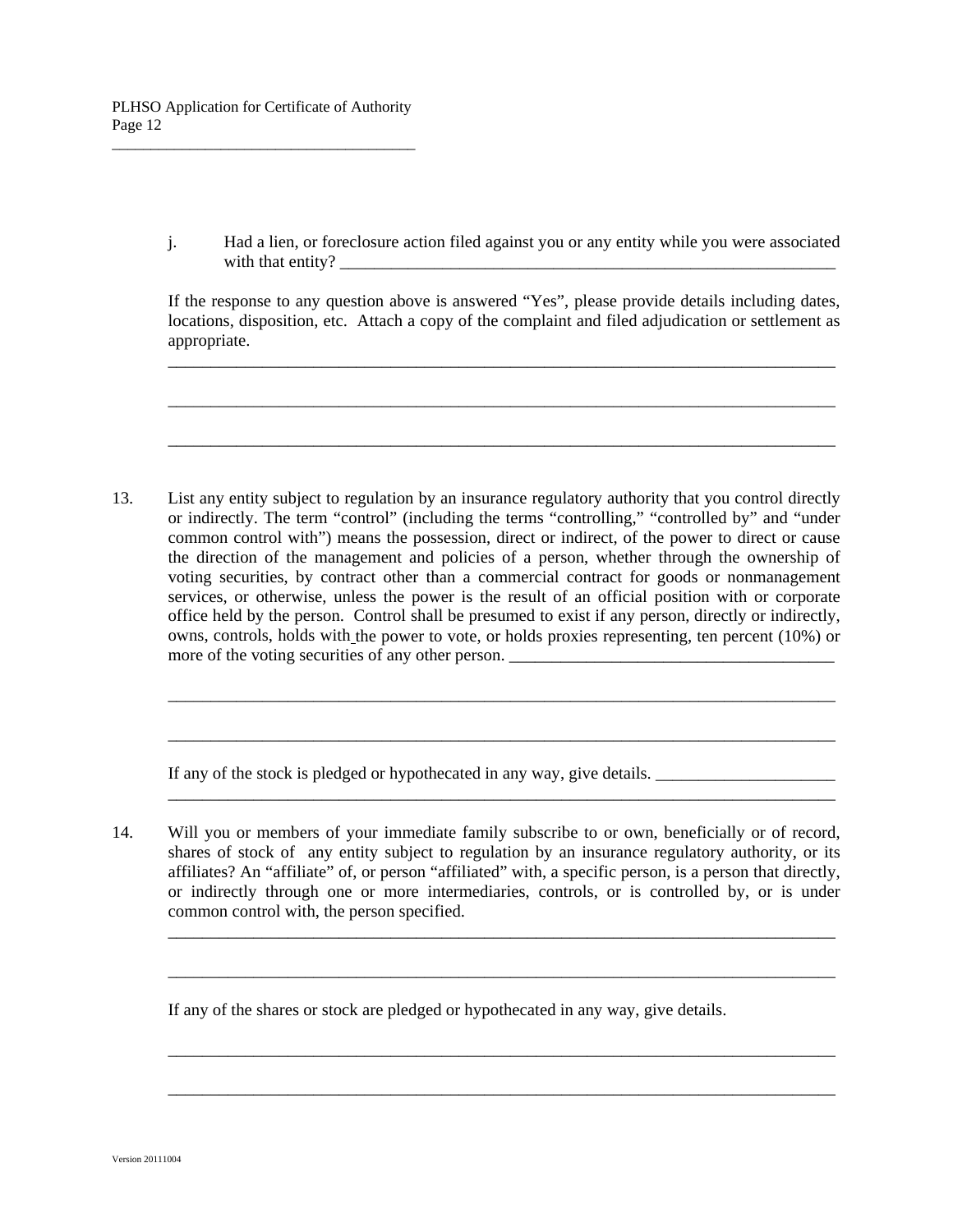- 15. Have you ever been adjudged a bankrupt? \_\_\_\_\_\_\_\_\_\_\_\_\_\_\_\_\_\_\_\_\_\_\_\_\_\_\_\_\_\_\_\_\_\_\_\_\_\_\_\_\_\_\_\_
- 16. To your knowledge has any company or entity for which you were an officer or director, trustee, investment committee member, key management employee or controlling stockholder, had any of the following events occur while you served in such capacity? If yes, please indicate and give details. When responding to questions (b) and (c) affiant should also include any events within twelve (12) months after his or her departure from the entity.
	- a. Been refused a permit, license, or certificate of authority by any regulatory authority, or Governmental licensing agency? \_\_\_\_\_\_\_\_\_\_\_\_\_\_\_\_\_\_\_\_\_\_\_\_\_\_\_\_\_\_\_\_\_\_\_\_\_\_\_\_\_\_\_\_\_
	- b. Had its permit, license, or certificate of authority suspended, revoked, canceled, nonrenewed, or subjected to any judicial, administrative, regulatory, or disciplinary action (including rehabilitation, liquidation, receivership, conservatorship, federal bankruptcy proceeding, state insolvency, supervision or any other similar proceeding)?

\_\_\_\_\_\_\_\_\_\_\_\_\_\_\_\_\_\_\_\_\_\_\_\_\_\_\_\_\_\_\_\_\_\_\_\_\_\_\_\_\_\_\_\_\_\_\_\_\_\_\_\_\_\_\_\_\_\_\_\_\_\_\_\_\_\_\_\_\_\_\_\_

- c. Been placed on probation or had a fine levied against it or against its permit, license, or certificate of authority in any civil, criminal, administrative, regulatory, or disciplinary action?
- Note: If an affiant has any doubt about the accuracy of an answer, the question should be answered in the positive and an explanation provided.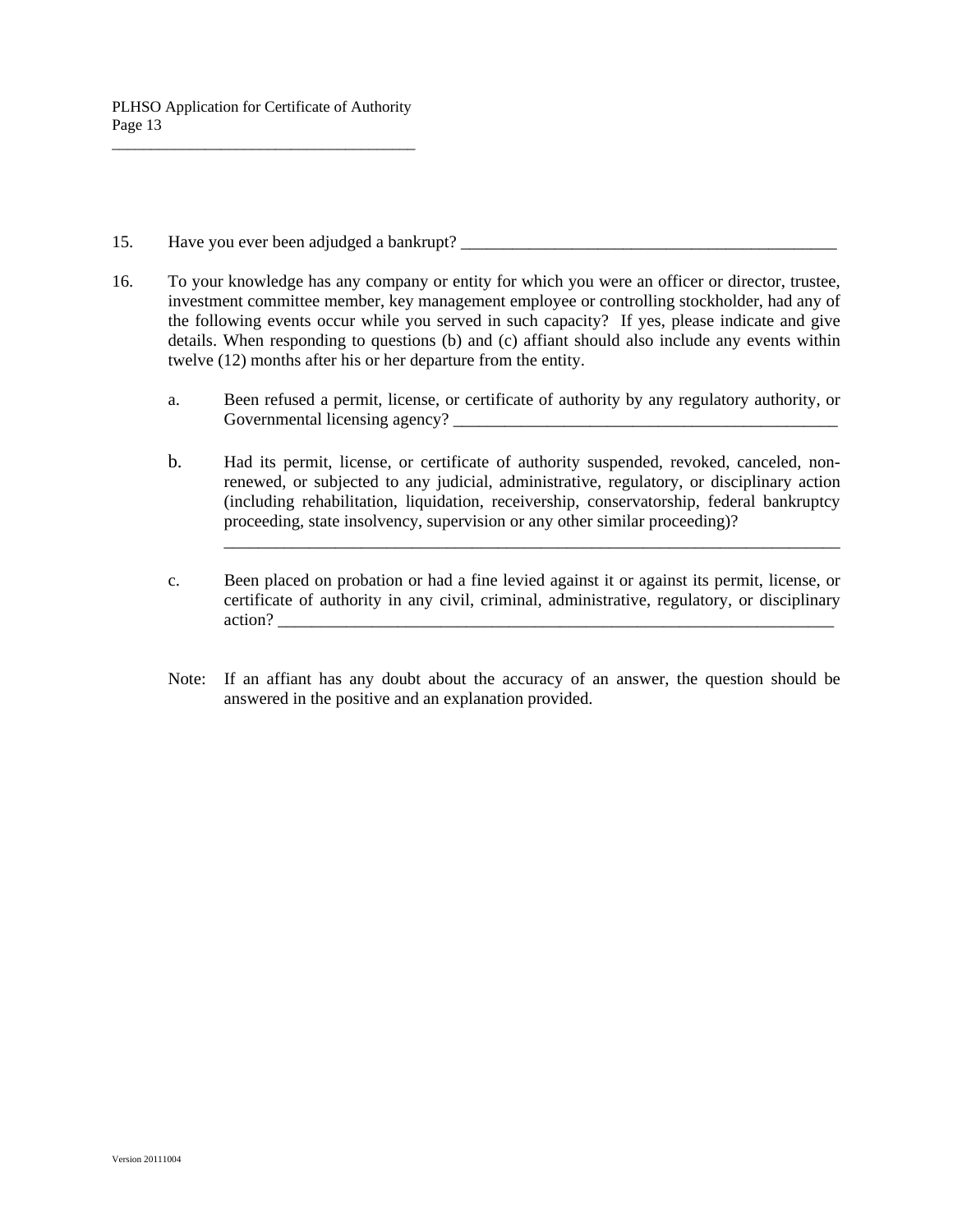Dated and signed this \_\_\_\_\_\_ day of \_\_\_\_\_\_\_\_\_\_\_\_\_\_\_\_\_, 20\_\_\_\_. I hereby certify under penalty of perjury that I am acting on my own behalf, and that the foregoing statements are true and correct to the best of my knowledge, information and belief.

FURTHER AFFIANT SAITH NAUGHT.

Affiant

\_\_\_\_\_\_\_\_\_\_\_\_\_\_\_\_\_\_\_\_\_\_\_\_\_\_\_\_\_\_\_\_\_\_\_\_\_\_

SWORN TO AND SUBSCRIBED before me this \_\_\_\_\_day of \_\_\_\_\_\_\_\_\_\_\_\_\_\_\_\_\_\_ 20\_\_\_\_\_.

 $\overline{\phantom{a}}$  ,  $\overline{\phantom{a}}$  ,  $\overline{\phantom{a}}$  ,  $\overline{\phantom{a}}$  ,  $\overline{\phantom{a}}$  ,  $\overline{\phantom{a}}$  ,  $\overline{\phantom{a}}$  ,  $\overline{\phantom{a}}$  ,  $\overline{\phantom{a}}$  ,  $\overline{\phantom{a}}$  ,  $\overline{\phantom{a}}$  ,  $\overline{\phantom{a}}$  ,  $\overline{\phantom{a}}$  ,  $\overline{\phantom{a}}$  ,  $\overline{\phantom{a}}$  ,  $\overline{\phantom{a}}$ 

Notary Public

My Commission Expires: \_\_\_\_\_\_\_\_\_\_\_\_\_\_\_\_\_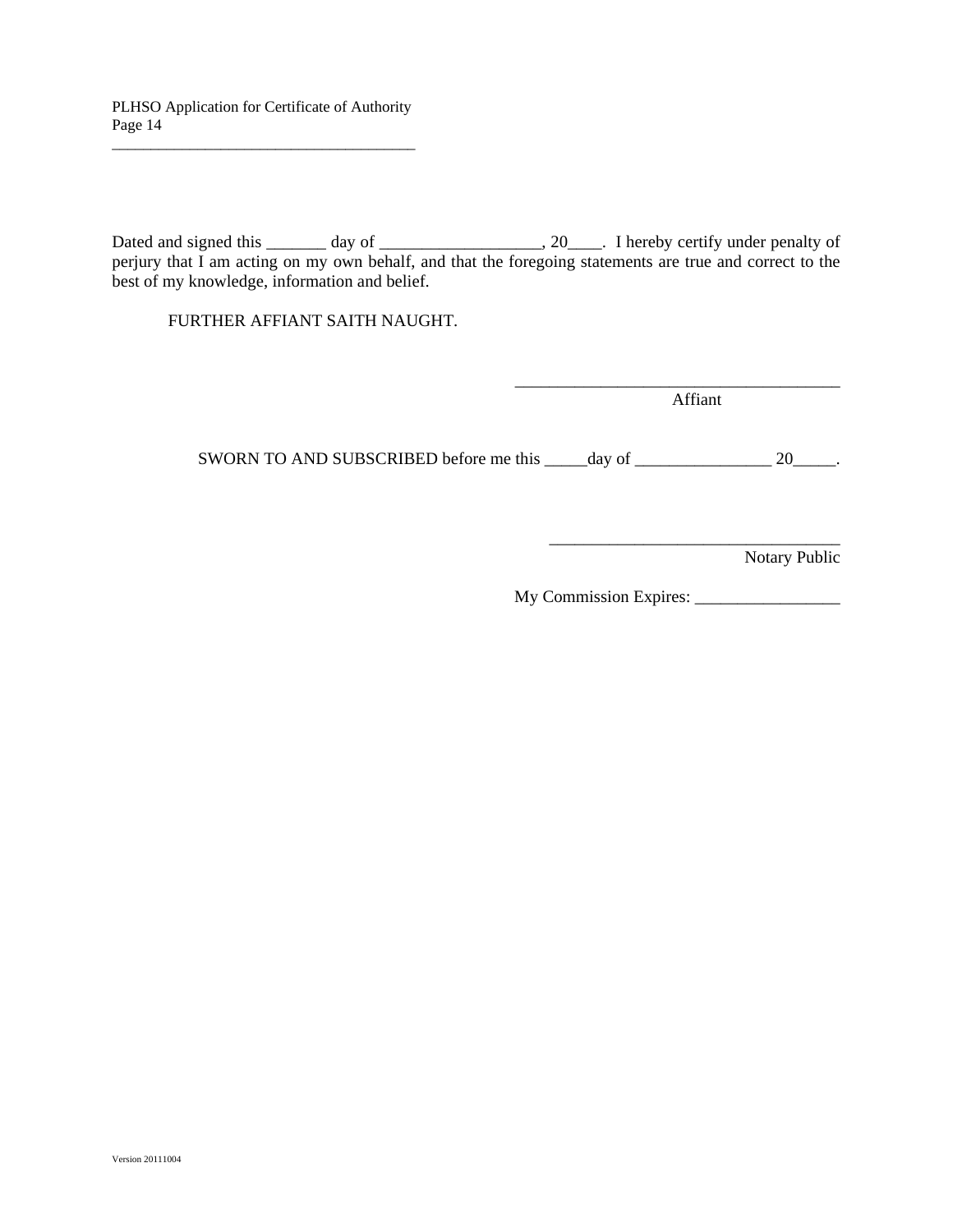#### **BIOGRAPHICAL AFFIDAVIT Supplemental Information**

# **(Print or Type)**

 $\begin{tabular}{c} \bf STATE OF \end{tabular}$  > COUNTY OF \_\_\_\_\_\_\_\_\_\_\_\_\_\_\_\_\_\_\_ )

I, \_\_\_\_\_\_\_\_\_\_\_\_\_\_\_\_\_\_\_\_\_\_\_\_\_\_\_\_\_\_\_\_, do depose and state the following:

Full Name, Address, and telephone number of the present or proposed entity under which this biographical statement is being required (Do Not Use Group Names).

\_\_\_\_\_\_\_\_\_\_\_\_\_\_\_\_\_\_\_\_\_\_\_\_\_\_\_\_\_\_\_\_\_\_\_\_\_\_\_\_\_\_\_\_\_\_\_\_\_\_\_\_\_\_\_\_\_\_\_\_\_\_\_\_\_\_\_\_\_\_\_\_\_\_\_\_\_\_\_\_\_\_\_\_\_

\_\_\_\_\_\_\_\_\_\_\_\_\_\_\_\_\_\_\_\_\_\_\_\_\_\_\_\_\_\_\_\_\_\_\_\_\_\_\_\_\_\_\_\_\_\_\_\_\_\_\_\_\_\_\_\_\_\_\_\_\_\_\_\_\_\_\_\_\_\_\_\_\_\_\_\_\_\_\_\_\_\_\_\_\_

\_\_\_\_\_\_\_\_\_\_\_\_\_\_\_\_\_\_\_\_\_\_\_\_\_\_\_\_\_\_\_\_\_\_\_\_\_\_\_\_\_\_\_\_\_\_\_\_\_\_\_\_\_\_\_\_\_\_\_\_\_\_\_\_\_\_\_\_\_\_\_\_\_\_\_\_\_\_\_\_\_\_\_\_\_

| 1. | a.               |                 | Affiant's Full Name (Initials Not Acceptable).                                               |         |             |
|----|------------------|-----------------|----------------------------------------------------------------------------------------------|---------|-------------|
|    | b.               |                 |                                                                                              |         |             |
| 2. |                  |                 |                                                                                              |         |             |
| 3. |                  |                 | Government Identification Number if not a U.S. Citizen                                       |         |             |
| 4. |                  |                 |                                                                                              |         |             |
| 5. |                  |                 |                                                                                              |         |             |
| 6. |                  |                 |                                                                                              |         |             |
| 7. |                  |                 | List your residences for the last ten (10) years starting with your current address, giving: |         |             |
|    | Beginning/Ending |                 |                                                                                              |         |             |
|    | Dates            |                 | State/                                                                                       |         |             |
|    |                  | (MM/YY) Address | Province                                                                                     | Country | Postal Code |

\_\_\_\_\_\_\_\_\_\_\_\_\_\_\_\_\_\_\_\_\_\_\_\_\_\_\_\_\_\_\_\_\_\_\_\_\_\_\_\_\_\_\_\_\_\_\_\_\_\_\_\_\_\_\_\_\_\_\_\_\_\_\_\_\_\_\_\_\_\_\_\_\_\_\_\_\_\_\_\_\_\_\_\_\_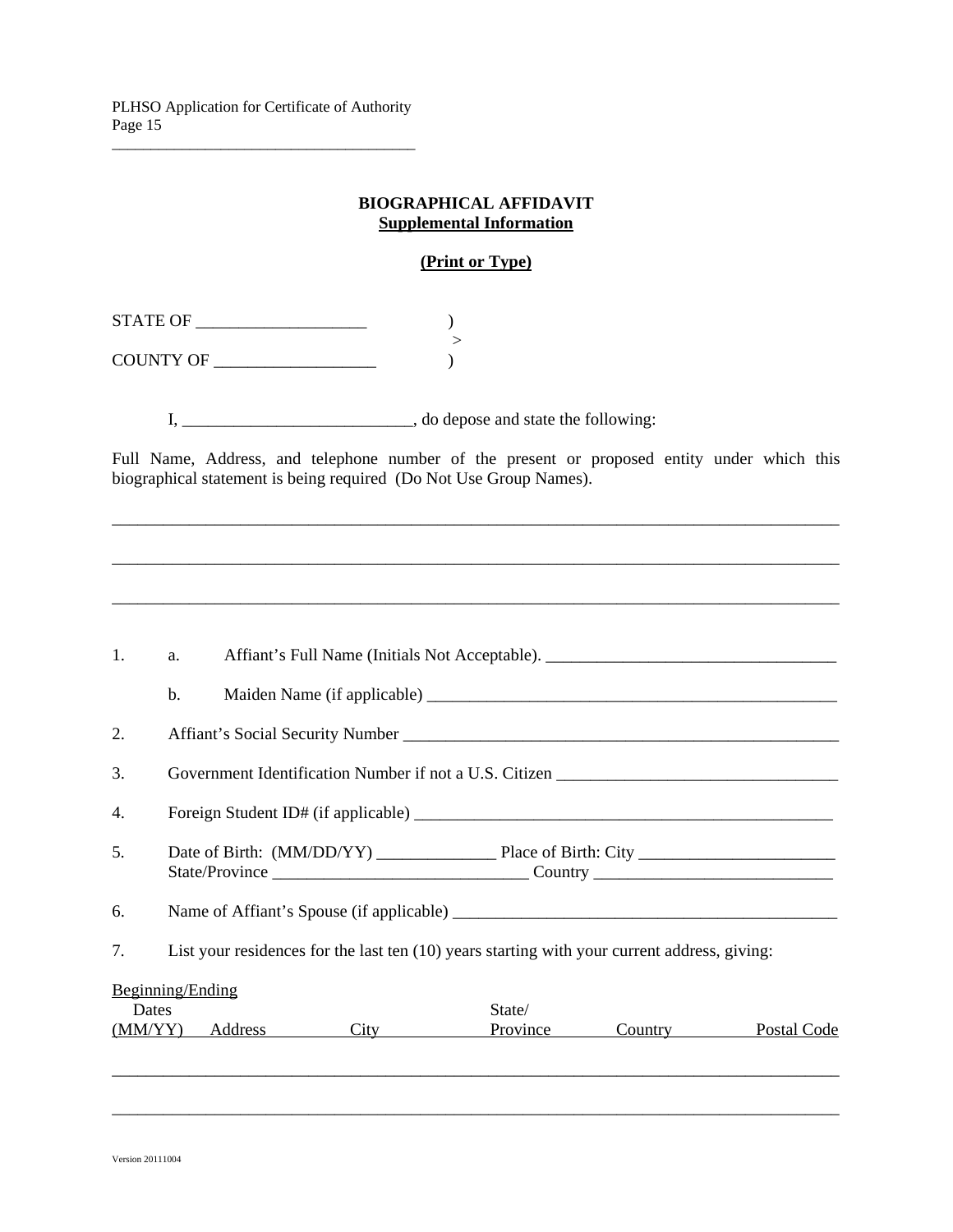PLHSO Application for Certificate of Authority Page 16 \_\_\_\_\_\_\_\_\_\_\_\_\_\_\_\_\_\_\_\_\_\_\_\_\_\_\_\_\_\_\_\_\_\_\_\_\_\_\_

| best of my knowledge, information and belief. | perjury that I am acting on my own behalf, and that the foregoing statements are true and correct to the |
|-----------------------------------------------|----------------------------------------------------------------------------------------------------------|
| FURTHER AFFIANT SAITH NAUGHT.                 |                                                                                                          |
|                                               |                                                                                                          |
|                                               | Affiant                                                                                                  |

SWORN TO AND SUBSCRIBED before me this \_\_\_\_\_day of \_\_\_\_\_\_\_\_\_\_\_\_\_\_\_\_\_\_\_\_\_ 20\_\_\_\_\_.

Notary Public

My Commission Expires: \_\_\_\_\_\_\_\_\_\_\_\_\_\_\_\_\_

\_\_\_\_\_\_\_\_\_\_\_\_\_\_\_\_\_\_\_\_\_\_\_\_\_\_\_\_\_\_\_\_\_\_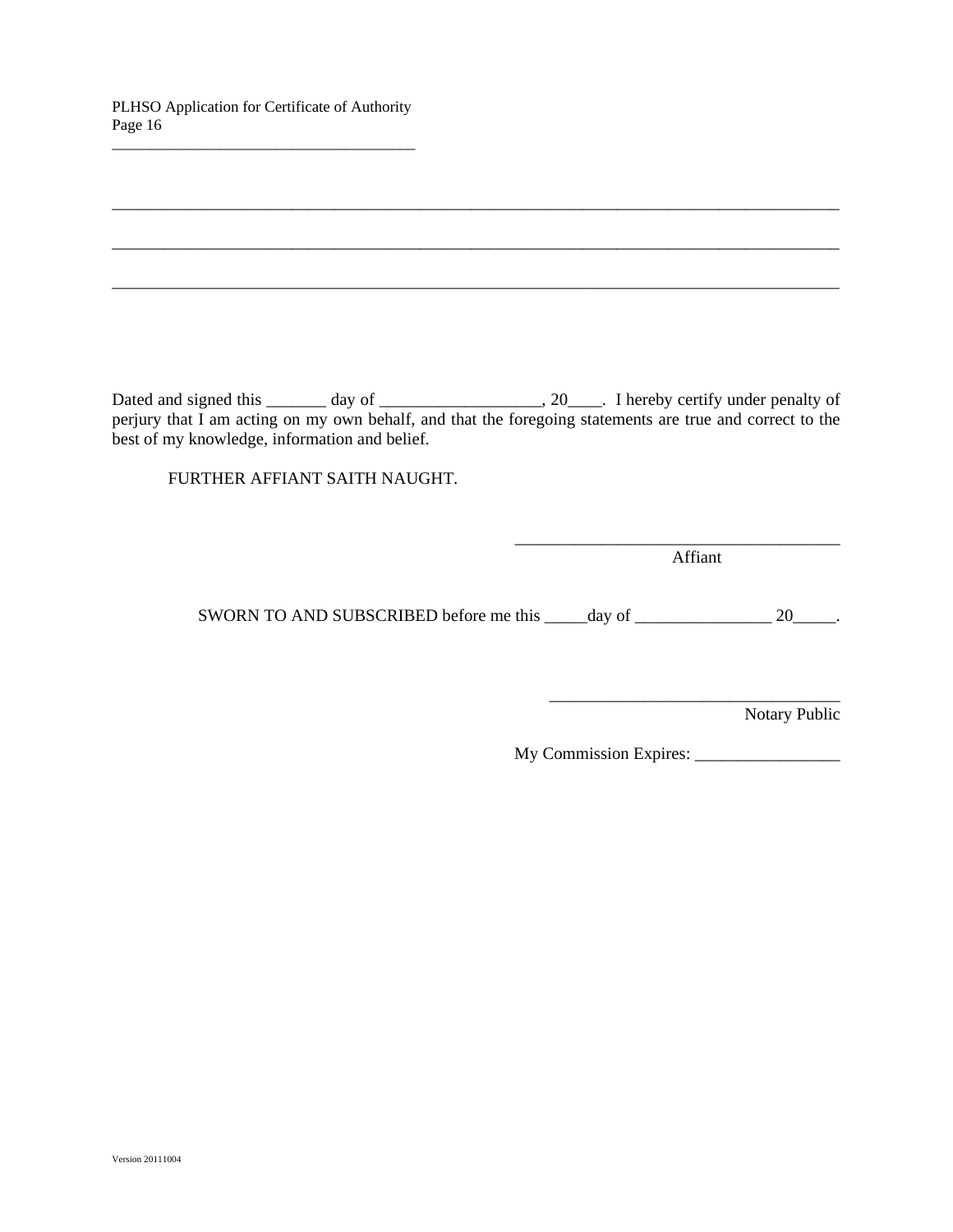#### **AUTHORITY FOR RELEASE OF INFORMATION**

To the extent permitted by law, information provided by the affiant, gathered and included in a summary background report prepared for the State Insurance Department by the Vendor shall remain confidential and shall not be subject to further disclosure under any state public records statutes.

|                                                                                                         | , presently residing at              |
|---------------------------------------------------------------------------------------------------------|--------------------------------------|
|                                                                                                         | am affiliated with or proposed to be |
| affiliated with                                                                                         | which is applying for                |
| a certificate of authority with the Tennessee Department of Commerce and Insurance to operate a prepaid |                                      |
| limited health service organization in the State of Tennessee                                           |                                      |

I understand that the Tennessee Department of Commerce and Insurance may conduct an investigation of my background. In that regard, I hereby waive any right of confidentiality as it reasonably relates to this inquiry. I hereby give my permission to any court, law enforcement agency, employer, firm, or person, to disclose any knowledge and information they have concerning me which is requested by the Tennessee Department of Commerce and Insurance either directly or via a vendor to act acting on its behalf in the capacity as described herein and waive any provisions of law which forbids the disclosure of such information. I further consent and request that the Department of Commerce and Insurance, its representative, or the Vendor be provided with a certified copy of any such record concerning me which they may deem necessary in the performance of their investigation. However the authorization to courts and law enforcement agencies is inapplicable to records which have been expunged in accordance with law.

I recognize the right of the Tennessee Department of Commerce and Insurance to treat at its discretion, or by operation of law, certain sources as confidential and its right to withhold from me or my agent the information identifying of such confidential sources. However, to the extent authorized by the Fair Credit Reporting Act, I do have the right to review any information gathered in any report regarding my background and the right to dispute and submit corrections of such information as deemed appropriate

#### **A true copy of this Authority for Release of Information shall be valid and have the same force and effect as the signed original.**

(Signature)

|  | . . |
|--|-----|
|--|-----|

This document was executed and signed in the presence of the following witnesses:

| -4  |  |  |  |
|-----|--|--|--|
| -1. |  |  |  |
|     |  |  |  |

 $1.$ 

| <b>STATE OF</b> |  |
|-----------------|--|
|                 |  |
| COUNTY OF       |  |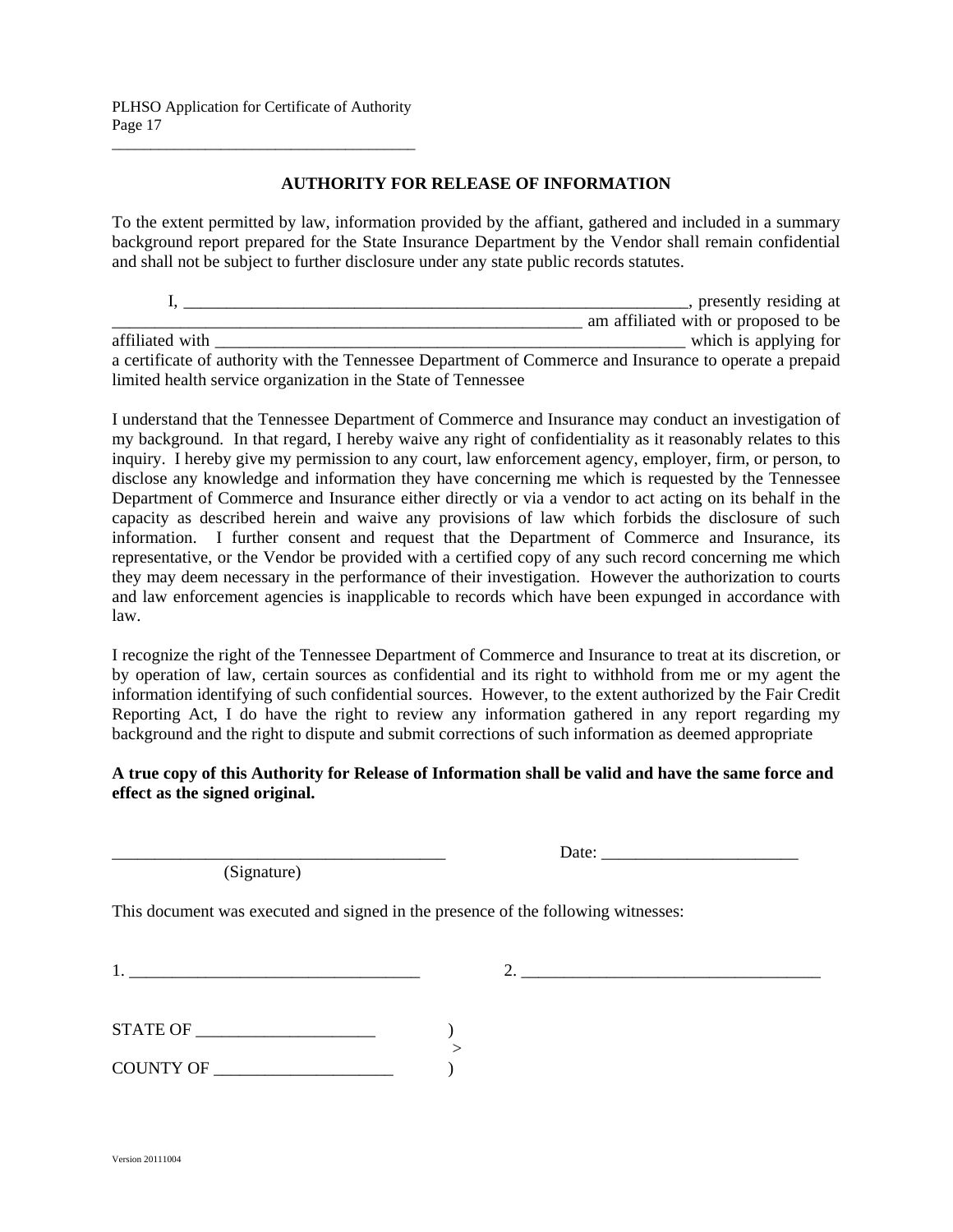SWORN TO AND SUBSCRIBED before me this \_\_\_\_\_day of \_\_\_\_\_\_\_\_\_\_\_\_\_\_\_\_\_\_\_\_\_ 20\_\_\_\_\_.

 $\overline{\phantom{a}}$  ,  $\overline{\phantom{a}}$  ,  $\overline{\phantom{a}}$  ,  $\overline{\phantom{a}}$  ,  $\overline{\phantom{a}}$  ,  $\overline{\phantom{a}}$  ,  $\overline{\phantom{a}}$  ,  $\overline{\phantom{a}}$  ,  $\overline{\phantom{a}}$  ,  $\overline{\phantom{a}}$  ,  $\overline{\phantom{a}}$  ,  $\overline{\phantom{a}}$  ,  $\overline{\phantom{a}}$  ,  $\overline{\phantom{a}}$  ,  $\overline{\phantom{a}}$  ,  $\overline{\phantom{a}}$ 

Notary Public

My Commission Expires: \_\_\_\_\_\_\_\_\_\_\_\_\_\_\_\_\_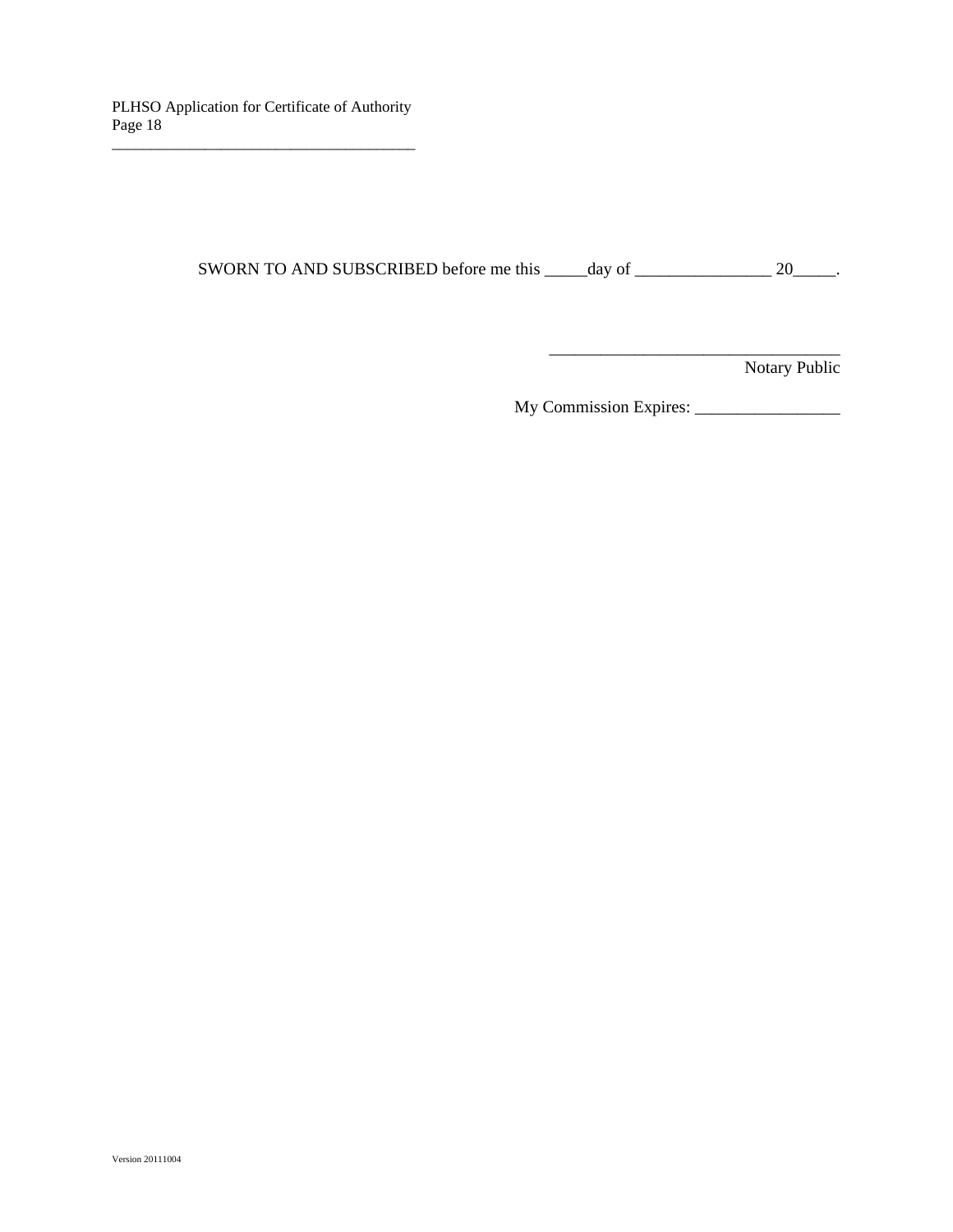#### **POWER OF ATTORNEY APPOINTING THE COMMISSIONER OF THE STATE OF TENNESSEE DEPARTMENT OF COMMERCE AND INSURANCE AS AGENT FOR SERVICE OF PROCESS; GRANTING POWER OF ATTORNEY TO SAID COMMISSIONER TO ACKNOWLEDGE SERVICE OF PROCESS**

#### **PREPAID LIMITED HEALTH SERVICE ORGANIZATIONS**

#### KNOW ALL MEN BY THESE PRESENTS:

 That \_\_\_\_\_\_\_\_\_\_\_\_\_\_\_\_\_\_\_\_\_\_\_\_\_\_\_\_\_\_\_\_\_\_\_\_\_\_\_\_\_\_\_\_\_\_\_\_\_\_\_\_\_\_\_, a person applying with the State of Tennessee Department of Commerce and Insurance to operate as a prepaid limited health service organization in the State of Tennessee, pursuant to the laws thereof, does, by these presents, authorize the Commissioner of the State of Tennessee Department of Commerce and Insurance, or his appointed deputy, to acknowledge service of all legal process, whether mesne or final, for and in behalf of it, the said person above-named, in said State of Tennessee in any judicial proceeding which may, within the said State of Tennessee, be instituted against it, the said person, or to which it may be a party; and the said person does hereby, in consideration of the privilege of operating as a prepaid limited health service organization in said state, as aforesaid, consent to and with said State of Tennessee, for the benefit of all persons concerned, that service of any such process upon such Commissioner of the State of Tennessee Department of Commerce and Insurance, or his appointed deputy shall be taken and held to be as valid as if served upon it, the said person above-named, and the said person does hereby further consent that in case it, the said person above-named, shall cease to transact business in the said State of Tennessee, said Commissioner of the State of Tennessee Department of Commerce and Insurance, or his appointed deputy, shall be considered and held as continuing to be Attorney for it, the said person, for the purpose of process as aforesaid, in any action against it, the said person above-named, upon any contract entered into